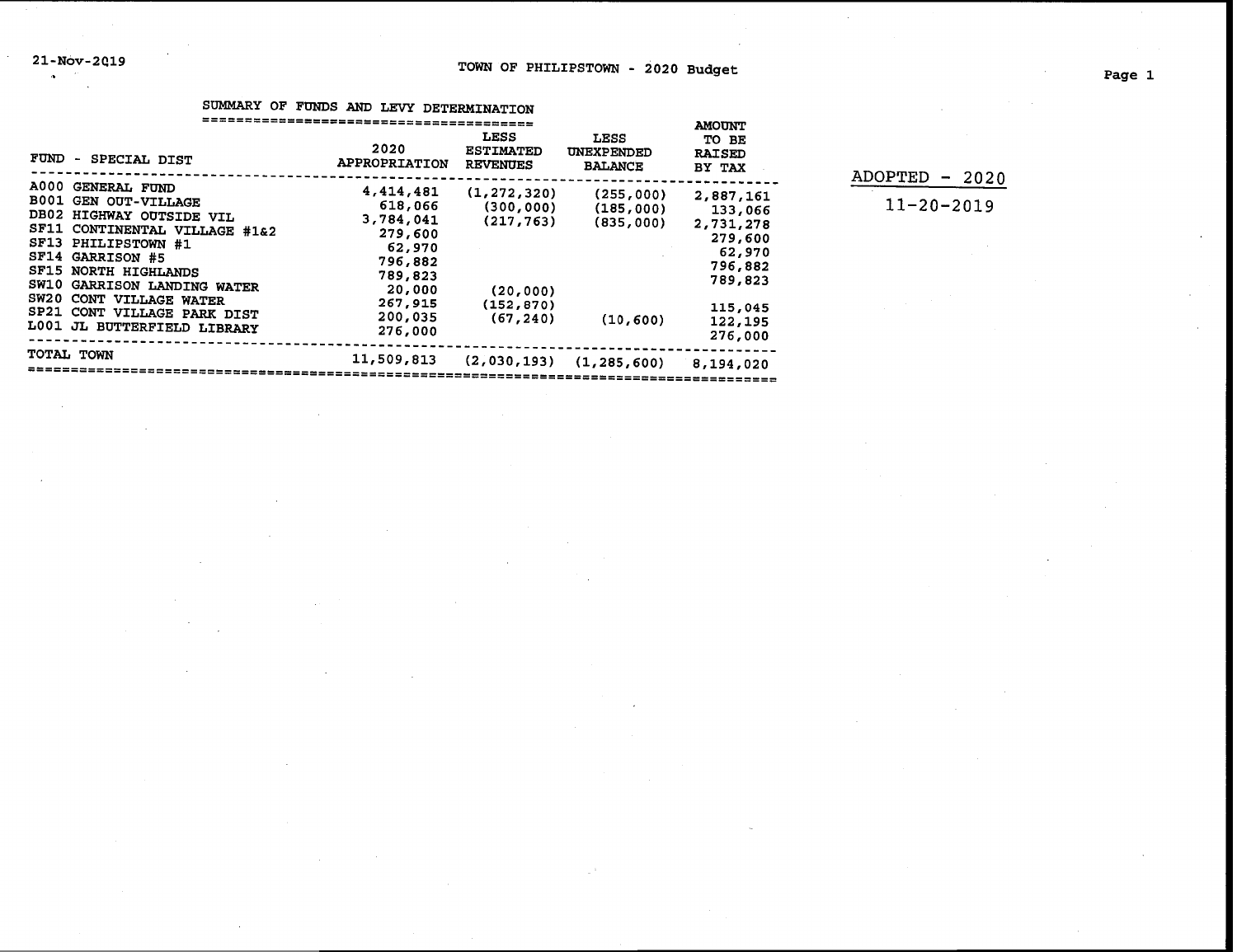2020 PROPOSED TAX RATE AND CHANGE FROM PREVIOUS YEAR ----------------------------------------------------

| FUND<br>SPECIAL DIST<br>-                                                                                                                                              | <b>FINAL 2019</b><br><b>ASSESSED</b><br><b>VALUATION</b>                                              | 2020<br><b>AMOUNT</b><br>OF LEVY                                         | <b>PROPOSED</b><br>2020 TAX<br><b>RATE</b>                                       | 2019<br><b>RATE PER</b><br>(000)                                                 | % CHANGE<br><b>FROM 2019</b>                             |
|------------------------------------------------------------------------------------------------------------------------------------------------------------------------|-------------------------------------------------------------------------------------------------------|--------------------------------------------------------------------------|----------------------------------------------------------------------------------|----------------------------------------------------------------------------------|----------------------------------------------------------|
| GENERAL TOWNWIDE<br>GENERAL OUTSIDE VIL                                                                                                                                | 1,036,435,830<br>840,053,491                                                                          | 2,887,161<br>2,864,344                                                   | 2.785663<br>3.409716                                                             | 2.658545<br>3.328407                                                             | 4.78%<br>2.44%                                           |
| SF11<br>CONT VILLAGE #1<br>SFI3<br>PHILIPSTOWN #1<br>SF14 GARRISON #5<br>SF15 NORTH HIGHLANDS<br>SW20<br>CONT VIL WATER<br>SP21 CONT VIL P DIST<br>L001 JL BUTTERFIELD | 131,608,343<br>42,459,641<br>385,969,394<br>295,413,605<br>86,668,265<br>104,788,200<br>1,036,435,830 | 279,600<br>62,970<br>796,882<br>789,823<br>115,045<br>122,195<br>276,000 | 2.124485<br>1.483055<br>2.064625<br>2.673618<br>1.327418<br>1.166114<br>0.266297 | 2.085440<br>1.560535<br>2.050625<br>2.635591<br>1.308591<br>1.174418<br>0.267868 | 1.87%<br>$-4.96%$<br>0.68%<br>1.44%<br>1.44%<br>$-0.71%$ |
| TOTAL TAXES TO<br><b>BE RAISED</b>                                                                                                                                     |                                                                                                       | 8,194,020                                                                |                                                                                  |                                                                                  |                                                          |

### SCHEDULE OF SALARIES OF ELECTED TOWN OFFICERS (ARTICLE 8 OF THE TOWN LAW)

========================================================================================

| <b>OFFICER</b>                | 2019<br><b>SALARY</b> | 2020<br><b>SALARY</b> |
|-------------------------------|-----------------------|-----------------------|
| <b>SUPERVISOR</b>             | 27,000                | 27,000                |
| <b>COUNCILMAN</b>             | 18,000                | 18,000                |
| COUNCILMAN                    | 18,000                | 18,000                |
| COUNCILMAN                    | 18,000                | 18,000                |
| COUNCILMAN                    | 18,000                | 18,000                |
| TOWN JUSTICE                  | 29,000                | 29,000                |
| <b>TOWN</b><br><b>JUSTICE</b> | 28,000                | 28,000                |
| TOWN CLERK/TAX COLL           | 65,750                | 61,000                |
| <b>SUPT/HIGHWAYS</b>          | 90,000                | 91,200                |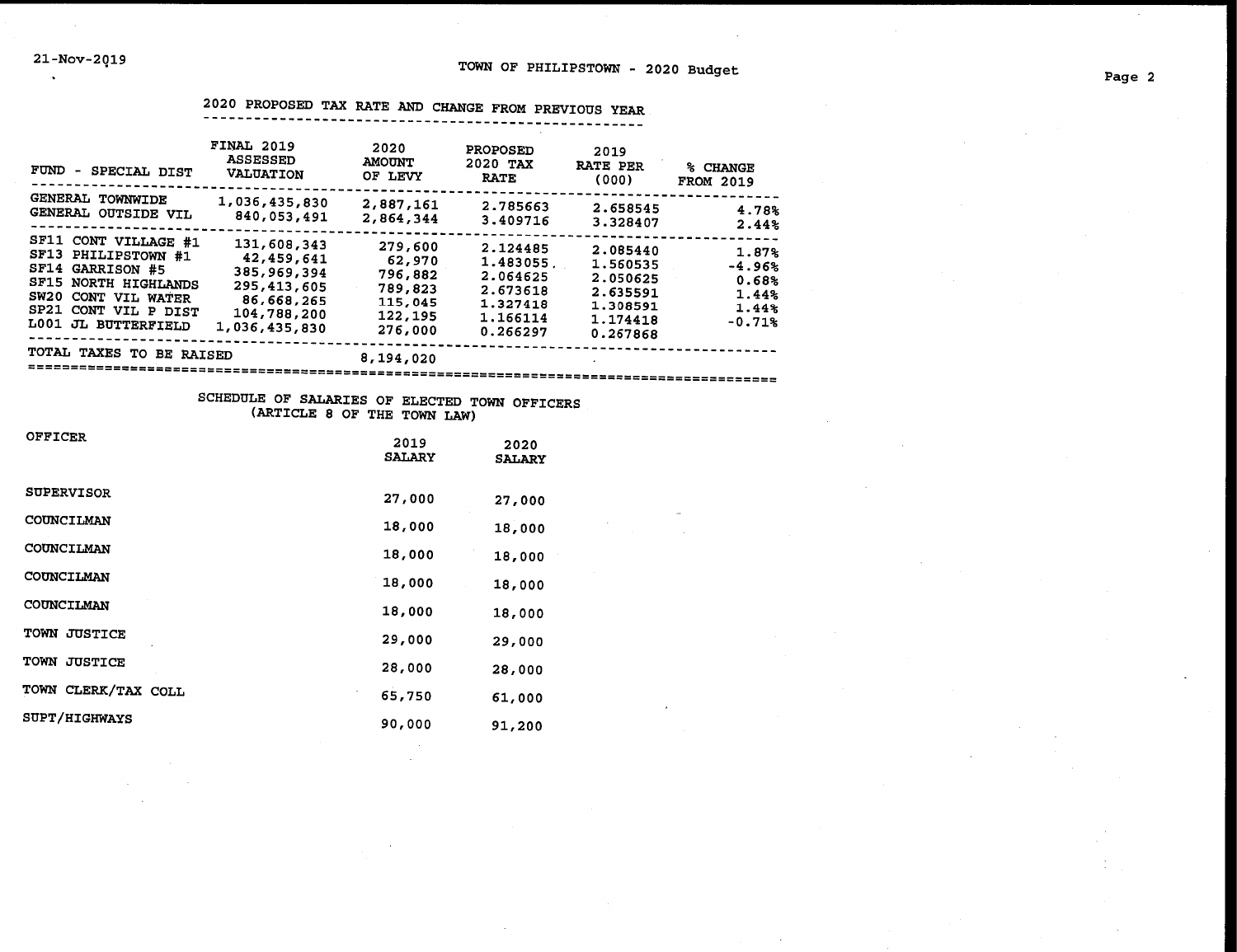21-Nov-2019 **Example 2018** TOWN OF PHILIPSTOWN - 2020 Budget

 $\cdot$ 

|                                     |                                    | 2018             | <b>ADOPTED</b><br>2019 | YTD 2019      | <b>DEPT</b><br>2020 | PRELIM<br>2020 | <b>FINAL</b><br>2020 | 2020<br>FINAL VS ADOPTE | 2019           |
|-------------------------------------|------------------------------------|------------------|------------------------|---------------|---------------------|----------------|----------------------|-------------------------|----------------|
| <b>ACCOUNTS</b>                     | CODE                               | YE ACTUAL        | <b>BUDGET</b>          | <b>ACTUAL</b> | <b>BUDGET</b>       | <b>BUDGET</b>  | <b>BUDGET</b>        | \$ CHG                  | % CHG          |
| GENERAL FUND - A00<br>TOWN BOARD    |                                    |                  |                        |               |                     |                |                      |                         |                |
| Personal Services<br>Grant Services | A00-01-1010-100<br>A00-01-1010-102 | 71,118           | 72,000                 | 58,154        | 72,000              | 72,000         | 72,000               |                         |                |
| Clerk                               | A00-01-1010-103                    | 35,913           | 39,000                 | 31,500        | 39,780              | 39,780         | 39,780               | 780                     | $2\,$          |
| SMART Coordinator                   | A00-01-1010-104                    | 6,000            | 7,200                  | 13,757        | 7,200               | 7,200          | 8,200                | 1,000                   | 14%            |
| Contractual Exp<br>TOTAL TOWN BOARD | A00-01-1010-400<br>1010            | 113,031          | 50<br>118,250          | 103,411       | 50<br>119,030       | 50<br>119,030  | 50<br>120,030        | 1,780                   | 2 <sup>9</sup> |
| <b>JUSTICES</b>                     |                                    |                  |                        |               |                     |                |                      |                         |                |
| Personal Services                   | A00-01-1110-100                    | 55,000           | 57,000                 | 46,038        | 57,000              | 57,000         | 57,000               |                         |                |
| Clerk                               | A00-01-1110-101                    | 46,847           | 44,000                 | 35,538        | 44,880              | 44,880         | 48,000               | 4,000                   | ୨%             |
| Clerk                               | A00-01-1110-102                    | 32,039           | 44,000                 | 35,538        | 44,880              | 44,880         | 41,110               | (2,890)                 | $-7%$          |
| Equipment                           | A00-01-1110-200                    |                  | 2,500                  |               | 2,500               | 2,500          | 2,500                |                         |                |
| Contractual Exp                     | A00-01-1110-400                    | 38,551           | 35,000                 | 36,903        | 35,000              | 35,000         | 35,000               |                         |                |
| TOTAL JUSTICES                      | 1110                               | 172,437          | 182,500                | 154,017       | 184,260             | 184,260        | 183,610              | 1,110                   | 1%             |
| <b>SUPERVISOR</b>                   |                                    |                  |                        |               |                     |                |                      |                         |                |
| Personal Services                   | A00-01-1220-100                    | 27,000           | 27,000                 | 21,807        | 27,000              | 27,000         | 27,000               |                         |                |
| Clerk                               | A00-01-1220-101                    | 53,250           | 55,000                 | 44,422        | 56,100              | 56,100         | 56,100               | 1,100                   | 2%             |
| Secretary                           | A00-01-1220-102                    | 47,776           | 50,000                 | 40,384        | 51,000              | 51,000         | 51,000               | 1,000                   | 2%             |
| Equipment                           | A00-01-1220-200                    |                  |                        |               |                     |                |                      |                         |                |
| Contractual Exp                     | $A00 - 01 - 1220 - 400$            | 1,758            | 1,200                  | 965           | 1,200               | 1,200          | 1,200                |                         |                |
| TOTAL SUPERVISOR                    | 1220                               | 129,784          | 133,200                | 107,578       | 135,300             | 135,300        | 135,300              | 2,100                   | 2%             |
| AUDITING                            |                                    |                  |                        |               |                     |                |                      |                         |                |
| Cont Audit                          | A00-01-1320-400                    | 35,900           | 36,618                 | 39,180        | 38,097              | 38,097         | 38,097               | 1,479                   | 4%             |
| Cont Acct                           | A00-01-1320-401                    | 8,500            | 8,570                  | 3,250         | 8,570               | 8,570          | 8,570                |                         |                |
| TOTAL AUDITING                      | 1320                               | 44,400           | 45,188                 | 42,430        | 46,667              | 46,667         | 46,667               | 1,479                   | 3%             |
| TAX COLLECTION                      |                                    |                  |                        |               |                     |                |                      |                         |                |
| Personal Services                   | A00-01-1330-100                    |                  |                        |               |                     |                |                      |                         |                |
| Equipment                           | A00-01-1330-200                    |                  |                        |               |                     |                |                      |                         |                |
| Contractual Exp                     | A00-01-1330-400                    | 5,160            | 5,000                  | 5,930         | 5,000               | 5,000          | 5,000                |                         |                |
| TOTAL TAX COLLECT                   | 1330                               | 5,160            | 5,000                  | 5,930         | 5,000               | 5,000          | 5,000                |                         |                |
| <b>BUDGET</b>                       |                                    |                  |                        |               |                     |                |                      |                         |                |
| Budget Officer                      | A00-01-1340-100                    | 10,000           | 11,000                 | 8,884         | 11,000              | 11,000         | 12,000               | 1,000                   | ୨%             |
| Budget Assistant                    | A00-01-1340-101                    | 11,250           | 11,500                 | 9,288         | 11,500              | 11,500         | 11,500               |                         |                |
| TOTAL BUDGET                        | 1340                               | 21,250           | 22,500                 | 18,172        | 22,500              | 22,500         | 23,500               | 1,000                   | 4%             |
| <b>ASSESSORS</b>                    |                                    |                  |                        |               |                     |                |                      |                         |                |
| Clerk                               | A00-01-1355-100                    | 43,500           | 45,000                 | 36,346        | 45,900              | 45,900         | 45,900               | 900                     | 2%             |
| Assessors                           | A00-01-1355-101                    | 31,840           | 33,000                 | 26,653        | 33,660              | 33,660         | 33,660               | 660                     | 2%             |
| Clerk P/T                           | A00-01-1355-102                    |                  |                        |               |                     |                |                      |                         |                |
| Equipment                           | A00-01-1355-200                    |                  | 800                    |               | 800                 | 800            | 800                  |                         |                |
| Contractual Exp<br>TOTAL ASSESSORS  | A00-01-1355-400<br>1355            | 16,173<br>91,513 | 18,000                 | 9,075         | 18,000              | 18,000         | 18,000               |                         |                |
|                                     |                                    |                  | 96,800                 | 72,074        | 98,360              | 98,360         | 98,360               | 1,560                   | 2 <sup>°</sup> |

-----------------------------------------------------------------------------------------------------------------------------------

 $\mathcal{A}$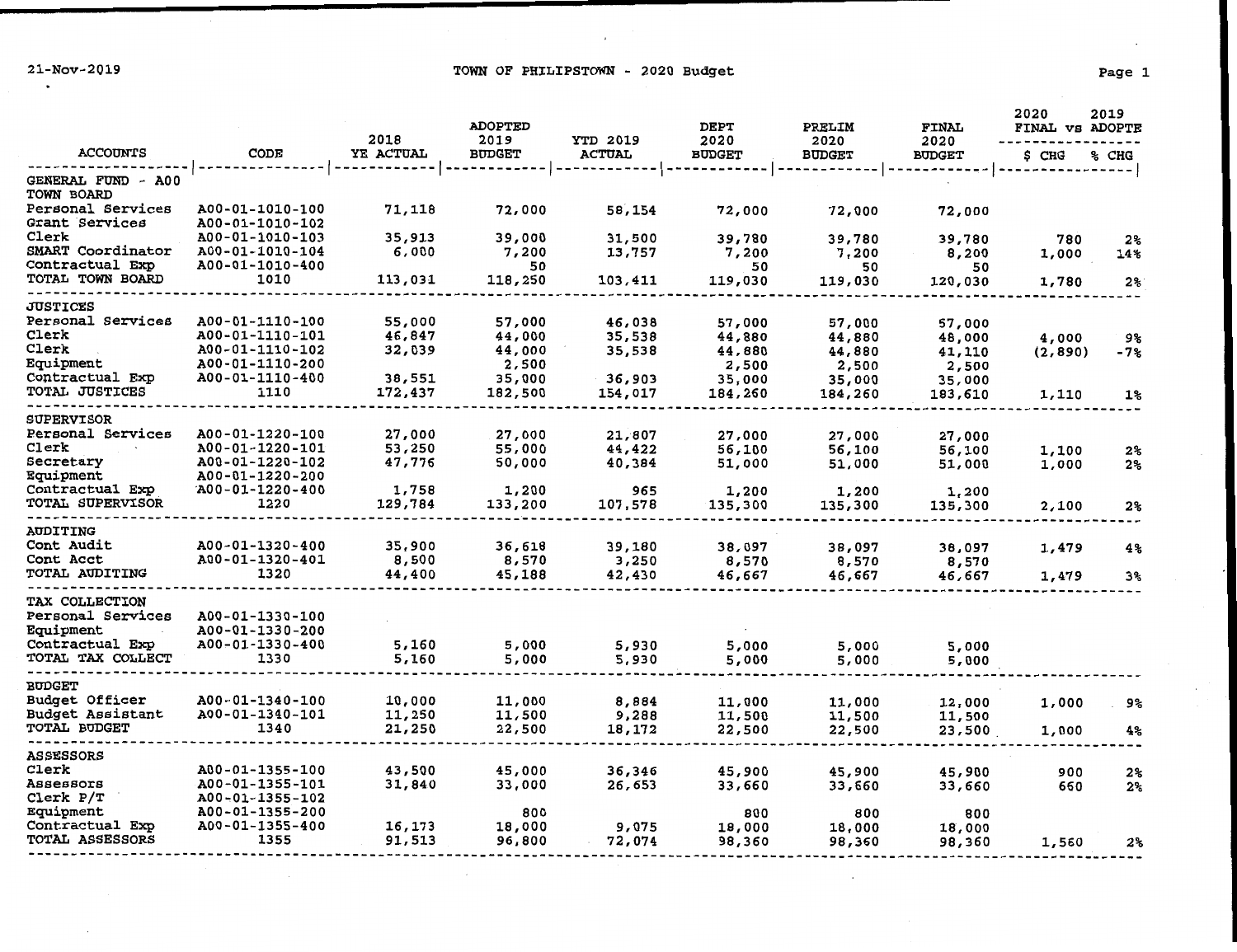$\mathcal{L}$ 

| <b>ACCOUNTS</b>                                                                                                   | <b>CODE</b>                                                                      | 2018<br>YE ACTUAL | <b>ADOPTED</b><br>2019     | <b>YTD 2019</b>   | <b>DEPT</b><br>2020        | PRELIM<br>2020             | <b>FINAL</b><br>2020       | 2020<br>FINAL VS ADOPTE | 2019        |
|-------------------------------------------------------------------------------------------------------------------|----------------------------------------------------------------------------------|-------------------|----------------------------|-------------------|----------------------------|----------------------------|----------------------------|-------------------------|-------------|
|                                                                                                                   |                                                                                  |                   | <b>BUDGET</b>              | <b>ACTUAL</b>     | <b>BUDGET</b>              | <b>BUDGET</b>              | <b>BUDGET</b>              | S CHG                   | % CHG       |
| BD. ASSESSMENT REVIEW<br>Personal Services<br>Contractual Exp                                                     | A00-01-1356-100<br>A00-01-1356-400                                               | 1,325             | 1,325                      |                   | 1,325                      | 1,325                      | 1,325                      |                         |             |
| TOT ASSESSMENT REV                                                                                                | 1356                                                                             | 1,325             | 1,325                      |                   | 1,325                      | 1,325                      | 1,325                      |                         |             |
| TOWN CLERK<br>Town Clerk/Tax Coll A00-01-1410-100<br>Deputy Town Clerk<br>Grant Administrator A00-01-1410-102     | A00-01-1410-101                                                                  | 64,250<br>42,000  | 65,750<br>43,500           | 53,105<br>35,134  | 65,750<br>44,370           | 65,750<br>44,370           | 61,000<br>44,800           | (4,750)<br>1,300        | $-7%$<br>3% |
| Equipment<br>Contractual Exp<br>TOTAL TOWN CLERK                                                                  | A00-01-1410-200<br>A00-01-1410-400<br>$-1410$                                    | 5,893<br>112,143  | 1,500<br>11,000<br>121,750 | 11,942<br>100,181 | 1,500<br>11,000<br>122,620 | 1,500<br>11,000<br>122,620 | 1,500<br>11,000<br>118,300 | (3, 450)                | $-3%$       |
| <b>ATTORNEY</b><br>Attorney Services<br>Dep Attorney Serv<br>Equipment<br>Contractual Exp<br>TOTAL ATTORNEY       | A00-01-1420-100<br>A00-01-1420-101<br>A00-01-1420-200<br>A00-01-1420-400<br>1420 | 47,443<br>47,443  | 60,000<br>60,000           | 39,449<br>39,449  | 60,000<br>60,000           | 60,000<br>60,000           | 60,000<br>60,000           |                         |             |
| <b>ENGINEER</b><br>Personal Services<br>Equipment<br>Contractual Exp<br>TOTAL ENGINEER                            | A00-01-1440-100<br>A00-01-1440-200<br>A00-01-1440-400<br>1440-400                |                   | 500<br>500                 |                   | 500<br>500                 | 500<br>500                 | 500                        |                         |             |
| PROP RECS MGT OFF<br>Prop Rec Manager<br>Equipment<br>Contractual Exp<br>Fixed Assets Exp<br>TOTAL PR REC MGT OFF | A00-01-1460-100<br>A00-01-1460-200<br>A00-01-1460-400<br>A00-01-1460-401<br>1460 | 1,450<br>1,450    | 3,500<br>3,500             | 1,900<br>1,900    | 3,500<br>3,500             | 3,500<br>3,500             | 500<br>3,500               |                         |             |
| <b>BUILDINGS</b>                                                                                                  |                                                                                  |                   |                            |                   |                            |                            | 3,500                      |                         |             |
| Personal Services<br>Contractual Exp<br><b>Buildings II</b>                                                       | A00-01-1620-100<br>A00-01-1620-400<br>A00-01-1620-401                            | 301,409           | 225,000                    | 257,853           | 225,000                    | 225,000                    | 227,750                    | 2,750                   | $1\%$       |
| TOTAL BUILDINGS                                                                                                   | 1620                                                                             | 301,409           | 225,000                    | 257,853           | 225,000                    | 225,000                    | 227,750                    | 2,750                   | $1\%$       |
|                                                                                                                   |                                                                                  |                   |                            |                   |                            |                            |                            |                         |             |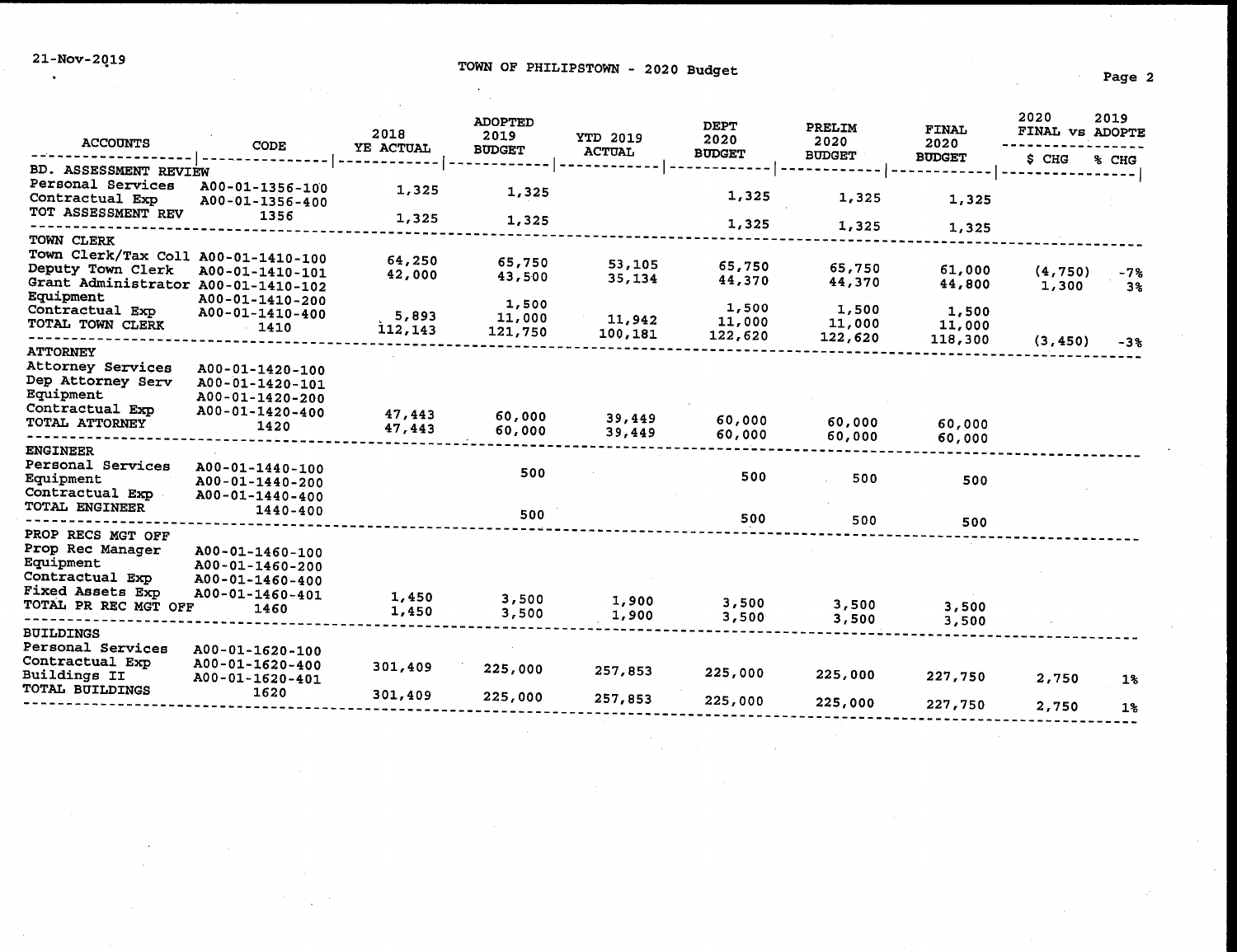# 21-Nov-2019<br>Page 3

 $\lambda$ 

| <b>ACCOUNTS</b>                                                                              | CODE                                                          | 2018<br>YE ACTUAL         | <b>ADOPTED</b><br>2019<br><b>BUDGET</b> | <b>YTD 2019</b><br><b>ACTUAL</b> | DEPT<br>2020<br><b>BUDGET</b>      | PRELIM<br>2020<br><b>BUDGET</b>   | <b>FINAL</b><br>2020<br><b>BUDGET</b> | 2020<br><b>FINAL</b><br>$S$ CHG | 2019<br><b>VS ADOPTE</b><br>% CHG |
|----------------------------------------------------------------------------------------------|---------------------------------------------------------------|---------------------------|-----------------------------------------|----------------------------------|------------------------------------|-----------------------------------|---------------------------------------|---------------------------------|-----------------------------------|
| CENTRAL PRINTING & MAILING<br>Contractual Exp<br>TOT CENT PTNG & MAIL                        | A00-01-1670-400<br>1670                                       | 16,827<br>16,827          | 14,250<br>14,250                        | 16,280<br>16,280                 | 16,000<br>16,000                   | 16,000<br>16,000                  | 16,000<br>16,000                      | 1,750<br>1,750                  | $12\%$<br>12 <sub>8</sub>         |
| CENTRAL DATA PROCESSING<br>Contractual Exp<br>TOT CEN DATA PROC                              | A00-01-1680-400<br>1680                                       | 7,330<br>7,330            | 7,500<br>7,500                          | 7,066<br>7,066                   | 7,500<br>7,500                     | 7,500<br>7,500                    | 7,500<br>7,500                        |                                 |                                   |
| <b>SAFETY</b><br>Safety Coordinator<br>Contractual Exp<br>Emerg Preparedness<br>TOTAL SAFETY | A00-01-1991-100<br>A00-01-1991-400<br>A00-01-1991-401<br>1991 | 6,000<br>10,866<br>16,866 | 6,500<br>250<br>15,000<br>21,750        | 5,250<br>12,568<br>17,818        | 6,630<br>250<br>15,000<br>21,880   | 6,630<br>250<br>15,000<br>21,880  | 6,630<br>250<br>17,500                | 130<br>2,500                    | 2%<br>17%                         |
| SPECIAL ITEMS<br>Multiperil Ins<br>Municipal Assoc DuesA00-01-1920-400<br>Contingents        | A00-01-1910-400<br>A00-01-1990-400                            | 39,338<br>1,500           | 37,000<br>1,350                         | 38,000<br>1,350                  | 38,000<br>1,350                    | 38,000<br>1,350                   | 24,380<br>41,000<br>1,350             | 2,630<br>4,000                  | $12*$<br>11%                      |
| County Rebate Taxes A00-01-1972-400<br>MTA Payroll Tax<br>Revaluation<br>TOTAL SPECIAL ITEMS | A00-01-1980-400<br>A00-01-1989-400<br>1990                    | 192<br>3,937<br>44,967    | 9,000<br>8,000<br>10,000<br>65,350      | 539<br>2,431<br>42,320           | 5,000<br>4,500<br>10,000<br>58,850 | 5,000<br>4,500<br>7,000<br>55,850 | 5,000<br>4,500<br>7,000<br>58,850     | (4,000)<br>(3,500)<br>(3,000)   | $-44%$<br>$-44%$<br>$-30%$        |
| TOTAL GENERAL GOVT SUPPORT                                                                   |                                                               | 1,127,335                 | 1,124,363                               | 986,479                          | 1,128,292                          | 1,125,292                         | 1,130,572                             | (6, 500)<br>6,209               | $-10%$<br>1%                      |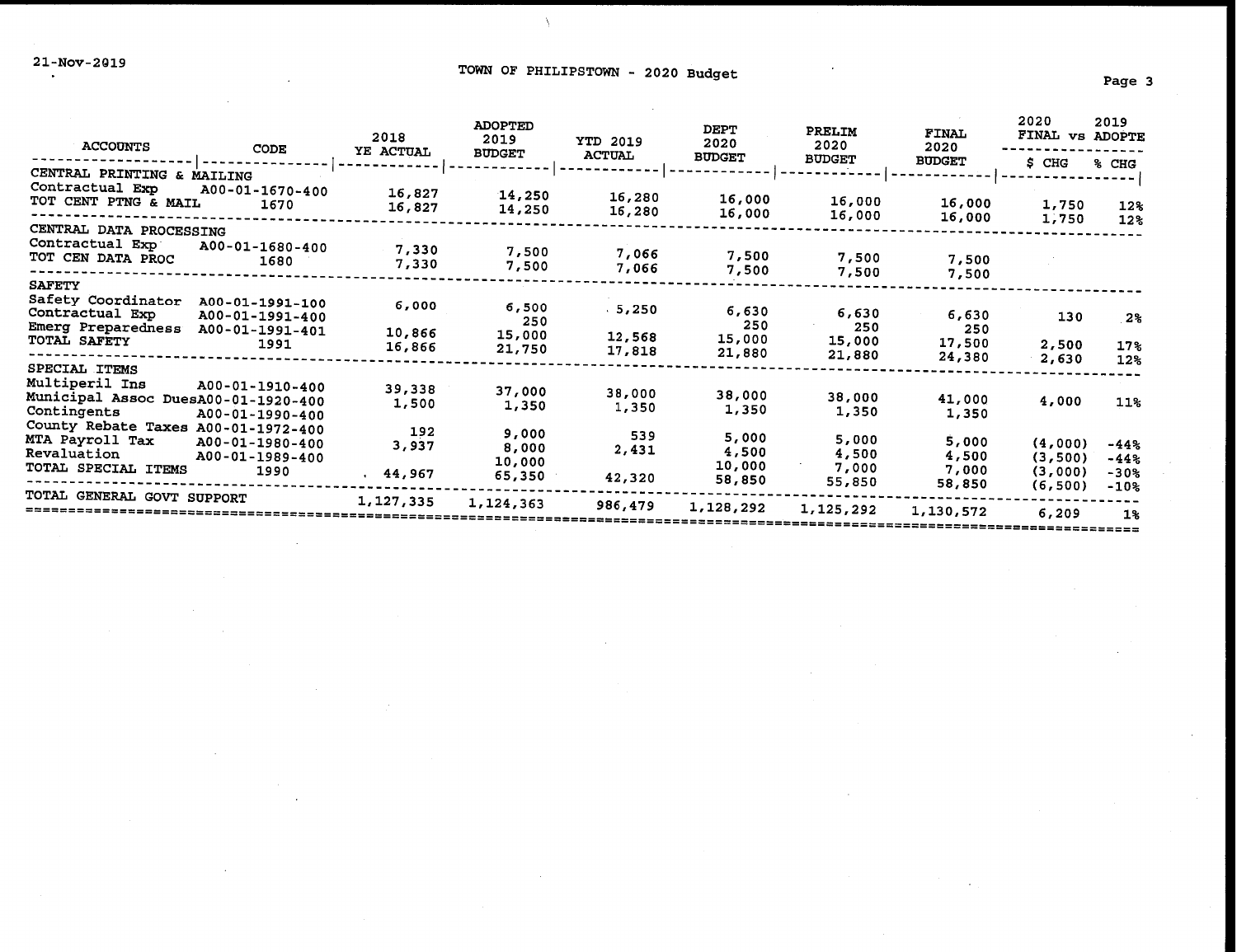$\mathcal{F}^{\mathcal{F}}$  and  $\mathcal{F}^{\mathcal{F}}$ 

 $\cdot$ 

## 21-Nov-2019 TOWN OF PHILIPSTOWN - 2020 Budget Page 4

|                                                                                                                                                       |                                                                                                     | 2018                                                  | <b>ADOPTED</b><br>2019                                  | <b>YTD 2019</b>                                         | <b>DEPT</b><br>2020                                     | PRELIM<br>2020                                          | <b>FINAL</b><br>2020                                    | 2020<br>FINAL VS ADOPTE               | 2019                                                           |
|-------------------------------------------------------------------------------------------------------------------------------------------------------|-----------------------------------------------------------------------------------------------------|-------------------------------------------------------|---------------------------------------------------------|---------------------------------------------------------|---------------------------------------------------------|---------------------------------------------------------|---------------------------------------------------------|---------------------------------------|----------------------------------------------------------------|
| <b>ACCOUNTS</b>                                                                                                                                       | CODE                                                                                                | YE ACTUAL                                             | <b>BUDGET</b>                                           | <b>ACTUAL</b>                                           | <b>BUDGET</b>                                           | <b>BUDGET</b>                                           | <b>BUDGET</b>                                           | \$ CHG                                | % CHG                                                          |
| TRAFFIC CONTROL<br>Personal Services<br>Contractual Exp<br>TOT TRAFFIC CONTROL                                                                        | A00-02-3310-100<br>A00-02-3310-400<br>3310                                                          | 3,450<br>3,450                                        | 3,500<br>3,500                                          | 2,390<br>2,390                                          | 3,500<br>3,500                                          | 3,500<br>3,500                                          | 3,500<br>3,500                                          |                                       |                                                                |
| CONTROL OF DOGS<br>Personal Services<br>Contractual Exp<br>TOT CONTROL OF DOGS                                                                        | A00-02-3510-100<br>A00-02-3510-400<br>3510                                                          | 10,000<br>10,500<br>20,500                            | 10,000<br>10,500<br>20,500                              | 8,077<br>10,500<br>18,577                               | 10,000<br>10,500<br>20,500                              | 10,000<br>10,500<br>20,500                              | 10,000<br>10,500<br>20,500                              |                                       |                                                                |
| AMBULANCE SERVICE<br>Philipstown Amb<br>Service Award<br>Garrison Ambulance<br>TOT AMBULANCE SERV                                                     | A00-02-4540-400<br>A00-02-4541-401<br>A00-02-4541-400                                               | 306,550<br>200,429<br>506,979                         | 338,681<br>10,560<br>242,600<br>591,841                 | 338,681<br>242,600<br>581,281                           | 345,454<br>10,560<br>247,452<br>603,466                 | 345,454<br>10,560<br>247,452<br>603,466                 | 345,454<br>10,560<br>247,452<br>603,466                 | 6,773<br>4,852<br>11,625              | $2\,$<br>2 <sub>8</sub><br>$2\%$                               |
| TOTAL PUBLIC SAFETY                                                                                                                                   | 3990                                                                                                | 530,929                                               | 615,841                                                 | 602,248                                                 | 627,466                                                 | 627,466                                                 | 627,466                                                 | 11,625                                | 0                                                              |
| <b>TRANSPORTATION</b><br>SUPT OF HIGHWAYS<br>Hwy Superintendent<br>Highway Clerk<br>Clerk<br>Hwy Super Asst.<br>Contractual Exp<br>TOTAL SUPT OF HWYS | A00-04-5010-100<br>A00-04-5010-101<br>A00-04-5010-102<br>A00-04-5010-103<br>A00-04-5010-400<br>5010 | 90,000<br>46,000<br>35,000<br>8,250<br>360<br>179,610 | 90,000<br>47,500<br>39,000<br>8,500<br>1,500<br>186,500 | 72,758<br>38,365<br>31,500<br>6,865<br>1,023<br>150,511 | 91,200<br>48,450<br>39,780<br>8,670<br>1,500<br>189,600 | 91,200<br>48,450<br>39,780<br>8,670<br>1,500<br>189,600 | 91,200<br>48,450<br>40,000<br>8,670<br>1,500<br>189,820 | 1,200<br>950<br>1,000<br>170<br>3,320 | 1%<br>2 <sup>°</sup><br>3%<br>2 <sub>3</sub><br>2 <sup>°</sup> |
| TOTAL TRANSPORTATION                                                                                                                                  | 5132                                                                                                | 179,610                                               | 186,500                                                 | 150,511                                                 | 189,600                                                 | 189,600                                                 | 189,820                                                 | 3,320                                 | $2\%$                                                          |
| <b>VETERANS SERVICES</b><br>Contractual Exp<br>TOT VETERANS SERVICE                                                                                   | A00-05-6510-400<br>6510                                                                             | 400<br>400                                            | 400<br>400                                              | 400<br>400                                              | 400<br>400                                              | 400<br>400                                              | 400<br>400                                              |                                       |                                                                |
| PROGRAMS FOR AGING<br>Personal Services<br>OFA Driver<br>Contractual Exp<br>TOT PROG FOR AGING                                                        | A00-05-6772-100<br>A00-05-6772-101<br>A00-05-6772-400<br>6772                                       | 15,000<br>10,716<br>25,716                            | 15,000<br>14,500<br>29,500                              | 8,575<br>8,575                                          | 15,000<br>14,500<br>29,500                              | 15,000<br>14,500<br>29,500                              | 15,000<br>14,500<br>29,500                              |                                       |                                                                |
| TOTAL ECON ASSIST                                                                                                                                     | 6772                                                                                                | 26,116                                                | 29,900                                                  | 8,975                                                   | 29,900                                                  | 29,900                                                  | 29,900                                                  |                                       |                                                                |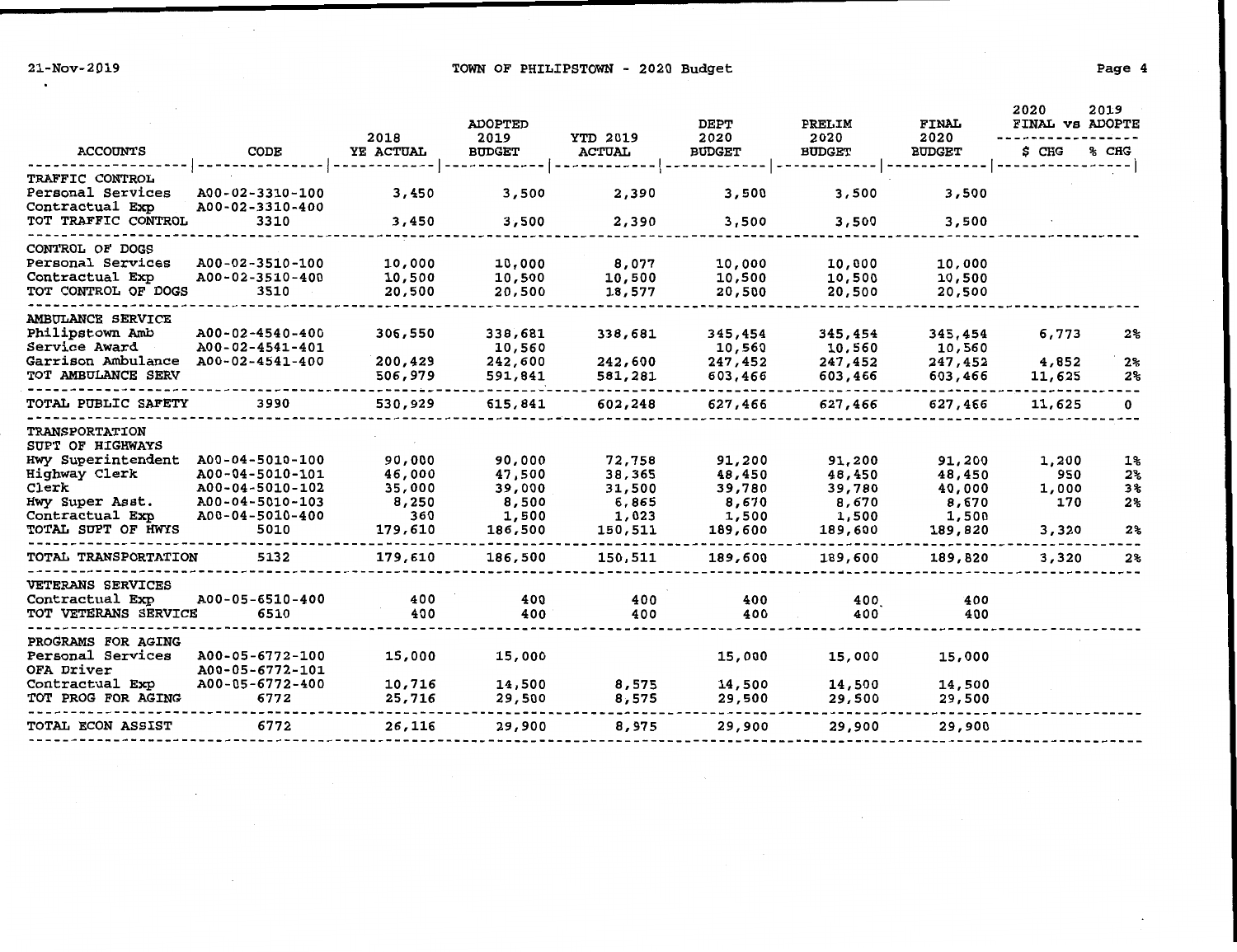21-Nov-2019 **TOWN OF PHILIPSTOWN** - 2020 Budget

|--|--|

| <b>ACCOUNTS</b>             | CODE            | 2018<br>YE ACTUAL | <b>ADOPTED</b><br>2019<br><b>BUDGET</b> | <b>YTD 2019</b><br><b>ACTUAL</b> | <b>DEPT</b><br>2020<br><b>BUDGET</b> | PRELIM<br>2020<br><b>BUDGET</b> | <b>FINAL</b><br>2020<br><b>BUDGET</b> | 2020<br>FINAL VS ADOPTE<br>S CHG | 2019<br>% CHG |
|-----------------------------|-----------------|-------------------|-----------------------------------------|----------------------------------|--------------------------------------|---------------------------------|---------------------------------------|----------------------------------|---------------|
| <b>RECREATION</b>           |                 |                   |                                         |                                  |                                      |                                 |                                       |                                  |               |
| Personal Services           | A00-06-7020-100 | 428,668           | 475,945                                 | 384,493                          | 501,465                              | 501,465                         | 501,465                               | 25,520                           | 5%            |
| Clerk                       | A00-06-7020-103 | 47,200            | 48,616                                  | 39,266                           | 49,588                               | 49,588                          | 49,588                                | 972                              | $2\%$         |
| <b>Bld&amp;Gnds Trainee</b> | A00-06-7020-104 |                   | 25,000                                  | 34,653                           | 54,060                               | 54,060                          | 54,060                                | 29,060                           | 116%          |
| Director Rec&Parks          | A00-06-7020-107 | 65,600            | 68,000                                  | 54,922                           | 69,360                               | 69,360                          | 70,500                                | 2,500                            | 4%            |
| Bld&Gnds Supervisor         | A00-06-7020-108 | 58,507            | 58,507                                  | 36,005                           |                                      |                                 |                                       | (58, 507)                        | $-100%$       |
| Account Clerk               | A00-06-7020-109 | 40,000            | 41,200                                  | 32,616                           | 42,024                               | 41,200                          | 41,200                                |                                  |               |
| Rec Leader                  | A00-06-7020-110 | 43,500            | 44,805                                  | 36,188                           | 45,701                               | 45,701                          | 47,000                                | 2,195                            | 5%            |
| Rec Attendant               | A00-06-7020-111 | 40,000            | 41,200                                  | 33,277                           | 42,024                               | 42,024                          | 42,024                                | 824                              | 2%            |
| Equipment                   | A00-06-7020-200 | 57,306            | 4,700                                   | 5,466                            | 4,700                                | 4,700                           | 4,700                                 |                                  |               |
| Lease                       | A00-06-7020-201 | 6,806             |                                         |                                  |                                      |                                 |                                       |                                  |               |
| Contractual Exp             | A00-06-7020-400 | 349,276           | 317,222                                 | 249,044                          | 320,560                              | 320,560                         | 320,560                               | 3,338                            | 1%            |
| Bldgs and Fields            | A00-06-7020-401 | 23,000            | 23,000                                  |                                  | 23,000                               | 23,000                          | 23,000                                |                                  |               |
| TOT REC ADM                 | 7020            | 1,159,863         | 1,148,195                               | 905,930                          | 1,152,482                            | 1,151,658                       | 1,154,097                             | 5,902                            | $1\%$         |
| LIBRARY                     |                 |                   |                                         |                                  |                                      |                                 |                                       |                                  |               |
| A. & H. Fish                | A00-06-7410-401 | 25,000            | 27,500                                  | 27,500                           | 27,500                               | 27,500                          | 27,500                                |                                  |               |
| <b>TOTAL LIBRARY</b>        | 7410            | 25,000            | 27,500                                  | 27,500                           | 27,500                               | 27,500                          | 27,500                                |                                  |               |
|                             |                 |                   |                                         |                                  |                                      |                                 |                                       |                                  |               |
| TOWN HISTORIAN              |                 |                   |                                         |                                  |                                      |                                 |                                       |                                  |               |
| Contractual Exp             | A00-06-7510-400 | 500               | 500                                     |                                  | 500                                  | 500                             | 500                                   |                                  |               |
| PCHS & FSM                  | A00-06-7510-401 | 12,500            | 13,000                                  | 13,000                           | 13,000                               | 13,000                          | 13,000                                |                                  |               |
| OLR Chapel                  | A00-06-7510-402 |                   |                                         |                                  |                                      |                                 |                                       |                                  |               |
| TOTAL TOWN HIST             |                 | 13,000            | 13,500                                  | 13,000                           | 13,500                               | 13,500                          | 13,500                                |                                  |               |
| <b>CELEBRATIONS</b>         |                 |                   |                                         |                                  |                                      |                                 |                                       |                                  |               |
| Contractual Exp             | A00-06-7550-400 | 500               | 500                                     | 800                              | 500                                  | 500                             | 500                                   |                                  |               |
| TOTAL CELEBRATIONS          | 7550            | 500               | 500                                     | 800                              | 500                                  | 500                             | 500                                   |                                  |               |
| TOTAL CULTURE - REC         | 7550            | 1,198,363         | 1,189,695                               | 947,230                          | 1,193,982                            | 1,193,158                       | 1,195,597                             | 5,902                            | 0%            |
|                             |                 |                   |                                         |                                  |                                      |                                 |                                       |                                  |               |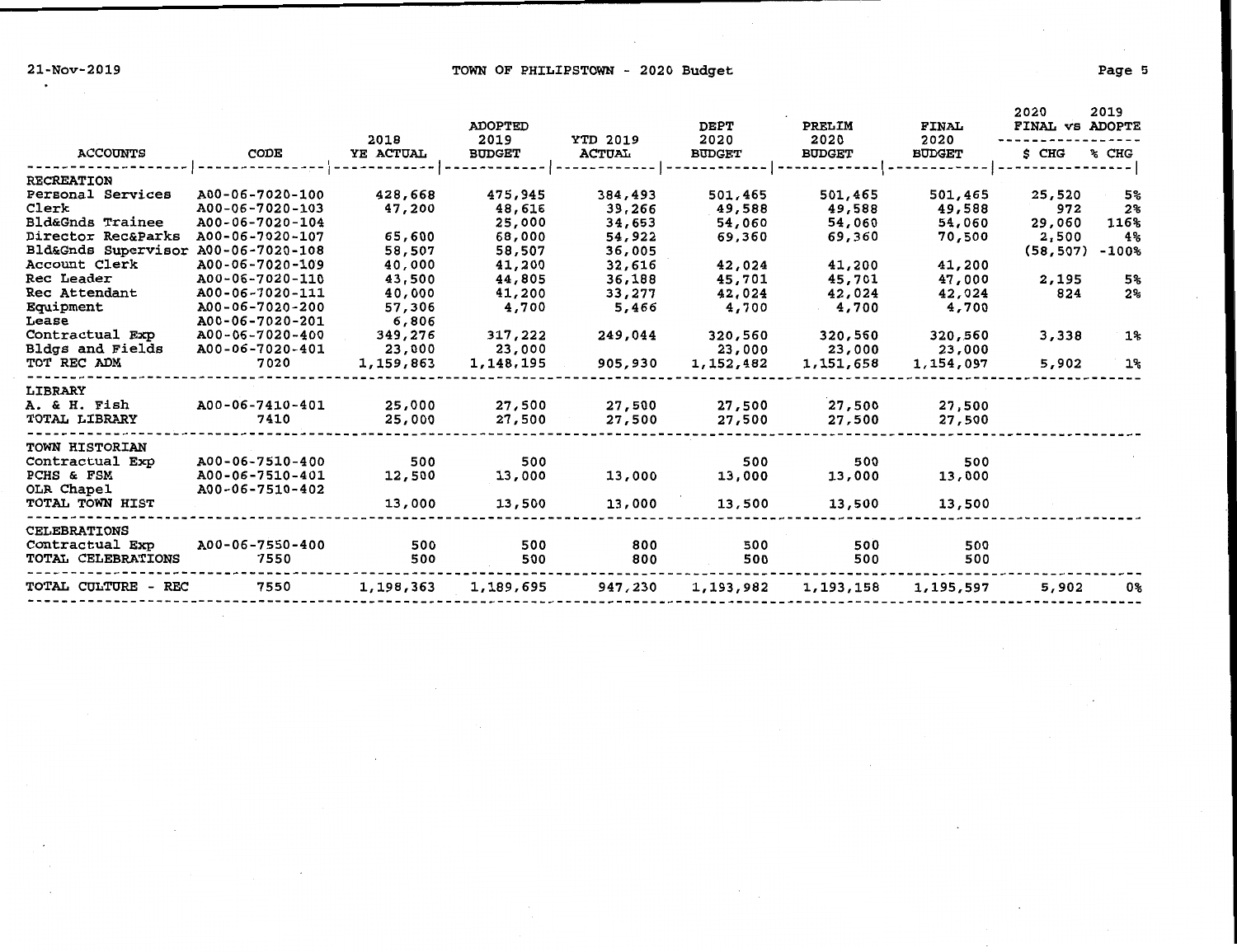21-Nov-2019 **Example 2018** TOWN OF PHILIPSTOWN - 2020 Budget

|                                          |                                    | 2018      | <b>ADOPTED</b><br>2019 | <b>YTD 2019</b> | <b>DEPT</b><br>2020 | PRELIM<br>2020 | <b>FINAL</b><br>2020 | 2020<br>FINAL VS ADOPTE | 2019           |
|------------------------------------------|------------------------------------|-----------|------------------------|-----------------|---------------------|----------------|----------------------|-------------------------|----------------|
| <b>ACCOUNTS</b>                          | CODE                               | YE ACTUAL | <b>BUDGET</b>          | <b>ACTUAL</b>   | <b>BUDGET</b>       | <b>BUDGET</b>  | <b>BUDGET</b>        | \$ CHG                  | % CHG          |
| HOME AND COMMUNITY<br>REFUSE AND GARBAGE | <b>SERVICES</b>                    |           |                        |                 |                     |                |                      |                         |                |
| Personal Services<br>Superintendent      | A00-07-8160-100<br>A00-07-8160-101 | 5,148     | 8,000                  | 3,960           | 8,000               | 8,000          | 8,000                |                         |                |
| Contractual Exp                          | A00-07-8160-400                    | 5,570     | 40,000                 | 6,031           | 40,000              | 35,000         | 35,000               | (5,000)                 | $-13%$         |
| TOT REFUSE & GARBAGE                     | 8160                               | 10,718    | 48,000                 | 9,991           | 48,000              | 43,000         | 43,000               | (5,000)                 | $-10%$         |
| <b>CEMETERIES</b>                        |                                    |           |                        |                 |                     |                |                      |                         |                |
| Contractual Exp                          | A00-07-8810-400                    | 27,276    | 18,500                 | 20,435          | 18,500              | 18,500         | 18,500               |                         |                |
| TOTAL CEMETERIES                         | 8810                               | 27,276    | 18,500                 | 20,435          | 18,500              | 18,500         | 18,500               |                         |                |
| TOTAL HOME & COMM SERVICES               |                                    | 37,994    | 66,500                 | 30,426          | 66,500              | 61,500         | 61,500               | (5,000)                 | -8%            |
| UNDISTRIBUTED<br>EMPLOYEE BENEFITS       |                                    |           |                        |                 |                     |                |                      |                         |                |
| <b>State Retirement</b>                  | A00-08-9010-800                    | 120,665   | 129,197                | 121,009         | 129,197             | 129,197        | 129,197              |                         |                |
| Social Security                          | A00-08-9030-800                    | 114,816   | 116,500                | 99,806          | 116,500             | 124,500        | 125,500              | 9,000                   | 8%             |
| Workman's Comp                           | A00-08-9040-800                    | 55,017    | 54,939                 | 51,184          | 54,939              | 54,939         | 54,939               |                         |                |
| Unemployment Ins                         | A00-08-9050-800                    | 1,483     | 500                    |                 | 500                 | 500            | 500                  |                         |                |
| Disability Ins                           | A00-08-9055-800                    | 1,230     | 1,000                  | 647             | 1,000               | 1,000          | 1,000                |                         |                |
| <b>Medical Insurance</b>                 | A00-08-9060-800                    | 611,145   | 625,000                | 493,812         | 636,188             | 636,188        | 636,188              | 11,188                  | 2 <sup>°</sup> |
| Dental Insurance                         | A00-08-9060-801                    |           |                        |                 |                     |                |                      |                         |                |
| TOT EMPLOYEE BENEFIT                     | 9000                               | 904,356   | 927,136                | 766,458         | 938,324             | 946,324        | 947,324              | 20,188                  | $2\%$          |
| <b>DEBT SERVICE</b>                      |                                    |           |                        |                 |                     |                |                      |                         |                |
| Principal/Rec Roof                       | A00-09-9730-604                    | 29,000    | 29,000                 | 29,000          | 29,000              | 29,000         | 29,000               |                         |                |
| Interest/Rec Roof                        | A00-09-9730-704                    | 9,832     | 7,886                  | 7,864           | 5,899               | 5,899          | 5,899                | (1, 987)                | $-25%$         |
| Principal/Lease                          | A00-09-9730-605                    |           | 6,806                  |                 | 6,806               | 6,806          | 6,806                |                         |                |
| <b>Interest/Lease</b>                    | A00-09-9730-705                    |           |                        |                 |                     |                |                      |                         |                |
| Principal/Rec BoilerA00-09-9730-606      |                                    | 32,156    | 32,156                 |                 | 32,156              | 32,156         | 32,156               |                         |                |
| Interest/Rec Boiler A00-09-9730-706      |                                    | 7,511     | 9,318                  |                 | 8,441               | 8,441          | 8,441                | (877)                   | -9%            |
| Principal/D.Annex                        | A00-09-9730-607                    | 47,625    | 47,322                 | 47,322          |                     |                |                      | (47, 322)               | $-100%$        |
| Interest/D.Annex                         | A00-09-9730-707                    | 14,373    | 16,703                 | 16,656          |                     |                |                      | (16, 703)               | $-100%$        |
| Principal/Town Hall A00-09-9730-608      |                                    |           |                        |                 | 150,000             | 150,000        | 150,000              | 150,000                 |                |
| Interest/Town Hall<br>TOTAL DEBT SERVICE | A00-09-9730-708                    | 140,497   | 149,191                | 100,842         | 232,302             | 232,302        | 232,302              | 83,111                  | 56%            |
| TOT GENERAL FUND APPROP - A00            |                                    | 4,145,200 | 4,289,126              | 3,593,169       | 4,406,366           | 4,405,542      | 4,414,481            | 125,355                 | 3%             |
|                                          |                                    |           |                        |                 |                     |                |                      |                         |                |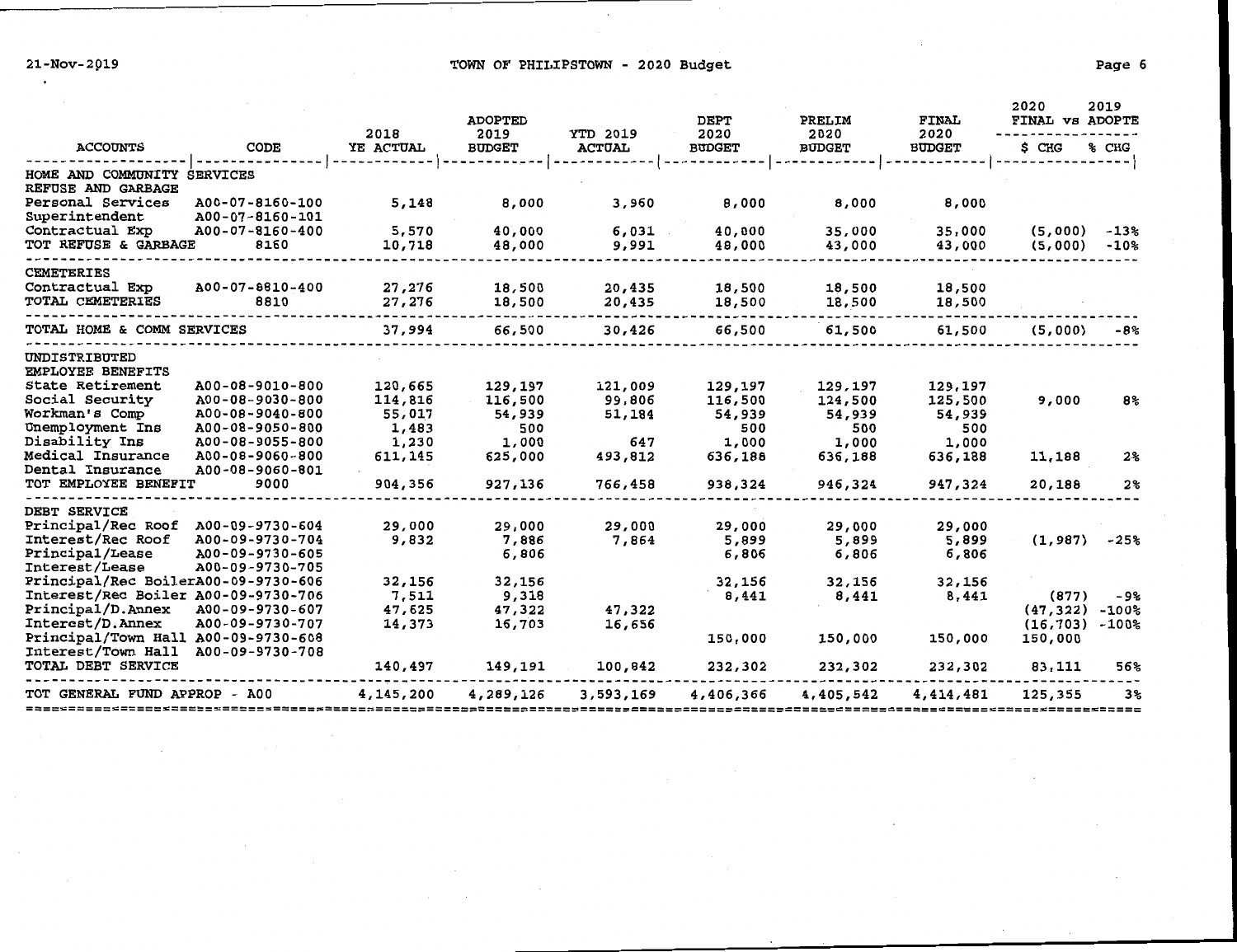21-Nov-2019 TOWN OF PHILIPSTOWN - 2020 Budget Page 7

| <b>ACCOUNTS</b>                          | CODE                 | 2018<br>YE ACTUAL | <b>ADOPTED</b><br>2019<br><b>BUDGET</b> | <b>YTD 2019</b><br><b>ACTUAL</b> | <b>DEPT</b><br>2020<br><b>BUDGET</b> | PRELIM<br>2020<br><b>BUDGET</b> | <b>FINAL</b><br>2020<br><b>BUDGET</b> | 2020<br>FINAL VS ADOPTE<br>\$ CHG | 2019<br>% CHG |
|------------------------------------------|----------------------|-------------------|-----------------------------------------|----------------------------------|--------------------------------------|---------------------------------|---------------------------------------|-----------------------------------|---------------|
| <b>REVENUES</b>                          |                      |                   |                                         |                                  |                                      |                                 |                                       |                                   |               |
| A00 GENERAL FUND                         |                      |                   |                                         |                                  |                                      |                                 |                                       |                                   |               |
| Other Pay/Lieu Tax<br>Int & Pen on Taxes | A00-1081             |                   |                                         |                                  |                                      |                                 |                                       |                                   |               |
| Cable TV                                 | A00-1090             | 22,678            | 24,000                                  | 35,200                           | 27,000                               | 27,000                          | 27,000                                |                                   |               |
| Tax Collection Fees                      | A00-1170             | 140,604           | 143,000                                 | 70,436                           | 143,000                              | 143,000                         | 143,000                               | 3,000                             | 13%           |
| Clerk Fees                               | A00-1232<br>A00-1255 | 234               | 400                                     | 676                              | 400                                  | 400                             | 400                                   |                                   |               |
| Park & Rec Fees                          | A00-2001             | 7,538             | 8,000                                   | 6,597                            | 8,000                                | 8,000                           | 8,000                                 |                                   |               |
| Putnam Arts Council                      | A00-2089             | 684,348           | 658,700                                 | 661,068                          | 665,700                              | 665,700                         | 665,700                               | 7,000                             | $1\%$         |
| Refuse/Recycling                         | A00-2130             |                   |                                         |                                  |                                      |                                 |                                       |                                   |               |
| Putnam Co CemeteriesA00-2189             |                      | 2,585<br>4,767    | 4,000                                   | 1,674                            | 4,000                                | 4,000                           | 4,000                                 |                                   |               |
| Bank Interest                            | A00-2401             | 1,477             | 3,400                                   |                                  | 3,400                                | 3,400                           | 3,400                                 |                                   |               |
| Rental Real Prop                         | A00-2410             |                   | 1,000                                   | 6,458                            | 3,000                                | 3,000                           | 3,000                                 | 2,000                             | 200%          |
| Dog Licenses                             | A00-2544             | 3,309             | 4,000                                   |                                  |                                      |                                 |                                       |                                   |               |
| Fines/Forf Bail                          | A00-2610             | 72,327            | 67,000                                  | 3,086<br>89,898                  | 4,000                                | 4,000                           | 4,000                                 |                                   |               |
| Sale of Real Prop                        | A00-2660             |                   |                                         |                                  | 68,000                               | 68,000                          | 68,000                                | 1,000                             | $1\%$         |
| Gifts and Donations A00-2705             |                      |                   |                                         |                                  |                                      |                                 |                                       |                                   |               |
| Miscellaneous                            | A00-2771             |                   | 2,000                                   |                                  | 2,000                                | 2,000                           |                                       |                                   |               |
| NYS Per Capita                           | A00-3001             | 33,820            | 33,820                                  |                                  | 33,820                               | 33,820                          | 2,000                                 |                                   |               |
| NYS Mortgage Tax<br>SARA - Records Ret   | A00-3005             | 381,944           | 325,000                                 | 178,501                          | 300,000                              | 300,000                         | 33,820                                |                                   |               |
| NYS Real Prop/STAR                       | A00-3060             |                   |                                         |                                  |                                      |                                 | 310,000                               | (15,000)                          | -5%           |
| State Bldgs Grant                        | A00-3089             |                   |                                         |                                  |                                      |                                 |                                       |                                   |               |
| Programs for Aging                       | A00-3098<br>A00-3772 |                   |                                         |                                  |                                      |                                 |                                       |                                   |               |
| Youth Programs                           | A00-3820             |                   |                                         |                                  |                                      |                                 |                                       |                                   |               |
| TOTAL GENERAL FUND -                     |                      |                   |                                         |                                  |                                      |                                 |                                       |                                   |               |
|                                          |                      | 1,355,631         | 1,274,320                               | 1,053,594                        | 1,262,320                            | 1,262,320                       | 1,272,320                             | (2,000)                           | -0%           |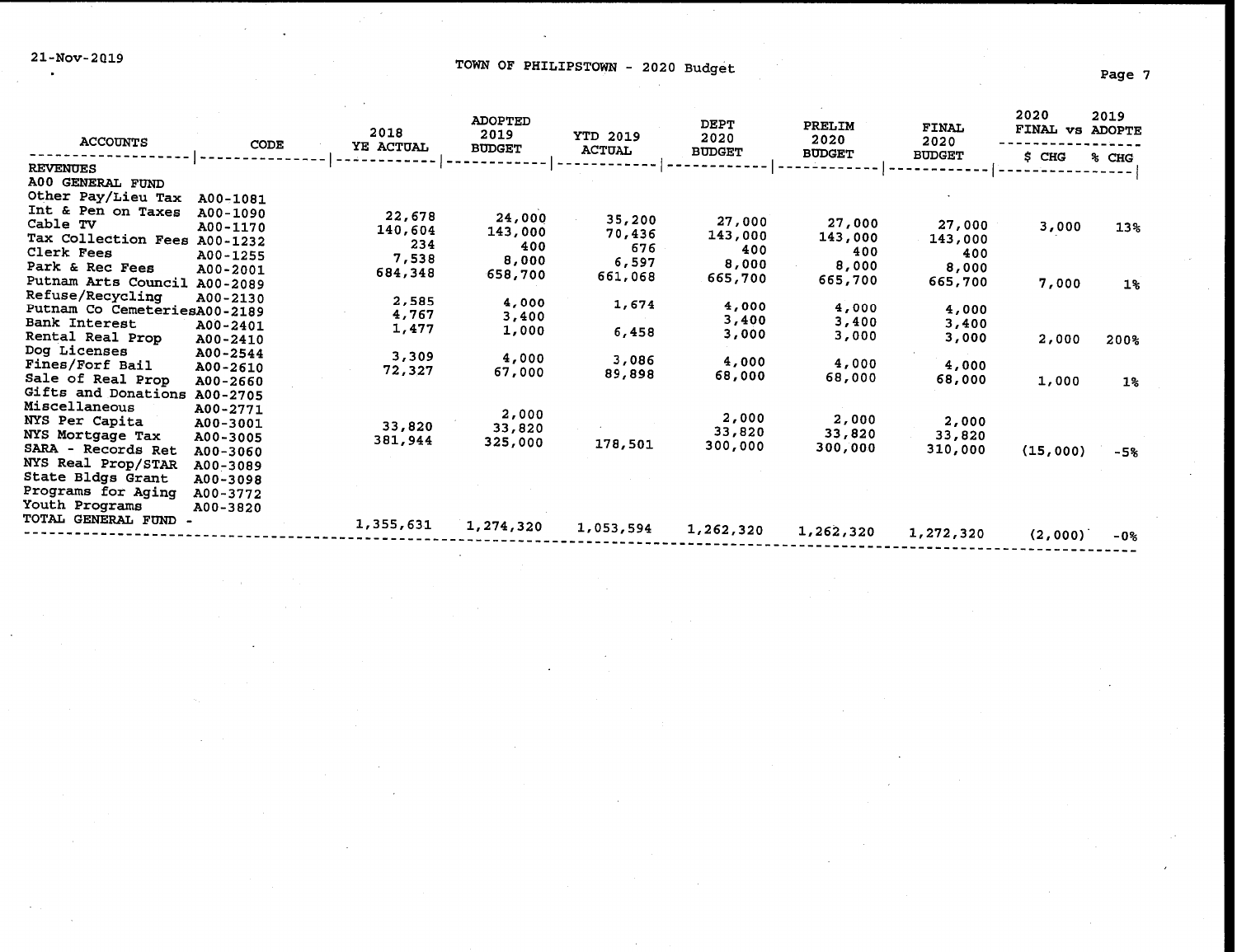$\sim$ 

 $\ddot{\phantom{a}}$ 

## TOWN OF PHILIPSTOWN - 2020 Budget Page 8

| <b>ACCOUNTS</b>                                     | <b>CODE</b>                        | 2018<br>YE ACTUAL | <b>ADOPTED</b><br>2019<br><b>BUDGET</b> | <b>YTD 2019</b><br><b>ACTUAL</b> | <b>DEPT</b><br>2020<br><b>BUDGET</b> | PRELIM<br>2020 | <b>FINAL</b><br>2020 | 2020<br>FINAL VS ADOPTE | 2019           |  |
|-----------------------------------------------------|------------------------------------|-------------------|-----------------------------------------|----------------------------------|--------------------------------------|----------------|----------------------|-------------------------|----------------|--|
|                                                     |                                    |                   |                                         |                                  |                                      | <b>BUDGET</b>  | <b>BUDGET</b>        | \$ CHG                  | % CHG          |  |
| B01 GENERAL OUTSIDE VILLAGE<br>GENERAL GOVT SUPPORT |                                    |                   |                                         |                                  |                                      |                |                      |                         |                |  |
| Codification                                        | B01-01-1670-400                    |                   |                                         |                                  |                                      |                |                      |                         |                |  |
| MTA Payroll Tax                                     | B01-01-1980-400                    | 1,991<br>415      | 4,500                                   | 1,167                            | 4,500                                | 4,500          | 4,500                |                         |                |  |
| Contingent                                          | B01-01-1990-400                    |                   | 766                                     | 298                              | 766                                  | 766            | 766                  |                         |                |  |
| Law Enforcement                                     | B01-01-3120-400                    |                   |                                         |                                  |                                      |                |                      |                         |                |  |
| TOTAL GOVT SUPPORT                                  |                                    | 2,406             | 5,266                                   | 1,465                            |                                      |                |                      |                         |                |  |
| CODE ADMINISTRATION                                 |                                    |                   |                                         |                                  | 5,266                                | 5,266          | 5,266                |                         |                |  |
| Administrator                                       |                                    |                   |                                         |                                  |                                      |                |                      |                         |                |  |
| Personal Serv Clerk B01-02-3620-101                 | B01-02-3620-100                    | 70,000            | 75,000                                  | 60,577                           | 76,500                               | 76,500         |                      |                         |                |  |
| Deputy AdministratorB01-02-3620-102                 |                                    | 43,000            | 48,000                                  | 38,769                           | 48,960                               | 48,960         | 76,500<br>48,960     | 1,500                   | 2 <sub>3</sub> |  |
| Personal Serv Clerk B01-02-3620-103                 |                                    | 11,218            | 17,000                                  | 9,395                            | 13,000                               | 13,000         | 13,000               | 960                     | 2 <sup>9</sup> |  |
| Fire Marshall                                       | B01-02-3620-104                    | 38,500            | 43,500                                  | 35,134                           | 44,370                               | 44,370         | 44,800               | (4,000)                 | $-24%$         |  |
| Deputy Inspector                                    | B01-02-3620-105                    | 11,000            | 13,000                                  | 9,395                            | 13,260                               | 13,260         | 13,260               | 1,300<br>260            | 3 <sup>o</sup> |  |
| Equipment                                           | B01-02-3620-200                    | 205               | 20,000                                  |                                  | 25,000                               | 25,000         | 25,000               | 5,000                   | 2%             |  |
| Lease                                               | B01-02-3620-201                    | 7,651             | 8,000                                   |                                  | 8,000                                | 8,000          | 7,570                | (430)                   | 25%<br>$-5%$   |  |
| Contractual Exp                                     | B01-02-3620-400                    | 22,506            | 15,000                                  |                                  |                                      |                |                      |                         |                |  |
| TOTAL BLDG INSPEC                                   | 3620                               | 204,080           | 239,500                                 | 10,028                           | 15,000                               | 15,000         | 15,000               |                         |                |  |
|                                                     |                                    |                   |                                         | 163,298                          | 244,090                              | 244,090        | 244,090              | 4,590                   | 2%             |  |
| REG VITAL STATISTICSS                               |                                    |                   |                                         |                                  |                                      |                |                      |                         |                |  |
| Contractual Exp<br>TOTAL REG VIT STAT               | B01-02-4020-400                    |                   |                                         |                                  |                                      |                |                      |                         |                |  |
|                                                     | 4020                               |                   |                                         |                                  |                                      |                |                      |                         |                |  |
| LIBRARY                                             |                                    |                   |                                         |                                  |                                      |                |                      |                         |                |  |
| Contractual Exp                                     | B01-06-7410-400                    |                   |                                         |                                  |                                      |                |                      |                         |                |  |
| TOTAL LIBRARY                                       | 7410                               |                   |                                         |                                  |                                      |                |                      |                         |                |  |
|                                                     |                                    |                   |                                         |                                  |                                      |                |                      |                         |                |  |
| ZONING<br>Personal Services                         |                                    |                   |                                         |                                  |                                      |                |                      |                         |                |  |
| Personal Serv Clerk B01-07-8010-101                 | B01-07-8010-100                    | 13,000            | 15,000                                  | 11,250                           | 15,000                               |                |                      |                         |                |  |
| Equipment                                           |                                    |                   |                                         |                                  |                                      | 15,000         | 15,000               |                         |                |  |
| Contractual Exp                                     | B01-07-8010-200<br>B01-07-8010-400 |                   |                                         |                                  |                                      |                |                      |                         |                |  |
| TOTAL ZONING                                        | 8010                               | 4,448             | 4,500                                   | 1,816                            | 4,500                                | 4,500          | 4,500                |                         |                |  |
|                                                     |                                    | 17,448            | 19,500                                  | 13,066                           | 19,500                               | 19,500         | 19,500               |                         |                |  |
| PLANNING                                            |                                    |                   |                                         |                                  |                                      |                |                      |                         |                |  |
| Personal Services                                   | B01-07-8020-100                    | 16,818            | 16,700                                  |                                  |                                      |                |                      |                         |                |  |
| Personal Serv Clerk B01-07-8020-101                 |                                    |                   |                                         | 12,000                           | 16,700                               | 16,700         | 16,700               |                         |                |  |
| Equipment                                           | B01-07-8020-200                    |                   |                                         |                                  |                                      |                |                      |                         |                |  |
| Contractual Exp                                     | B01-07-8020-400                    | 107,182           | 103,500                                 | 86,606                           |                                      |                |                      |                         |                |  |
| <b>Asthetic Business</b>                            | B01-07-8020-402                    |                   |                                         |                                  | 103,500                              | 103,500        | 103,500              |                         |                |  |
| TOTAL PLANNING                                      | 8020                               | 124,000           | 120,200                                 | 98,606                           | 120,200                              |                |                      |                         |                |  |
|                                                     |                                    |                   |                                         |                                  |                                      | 120,200        | 120,200              |                         |                |  |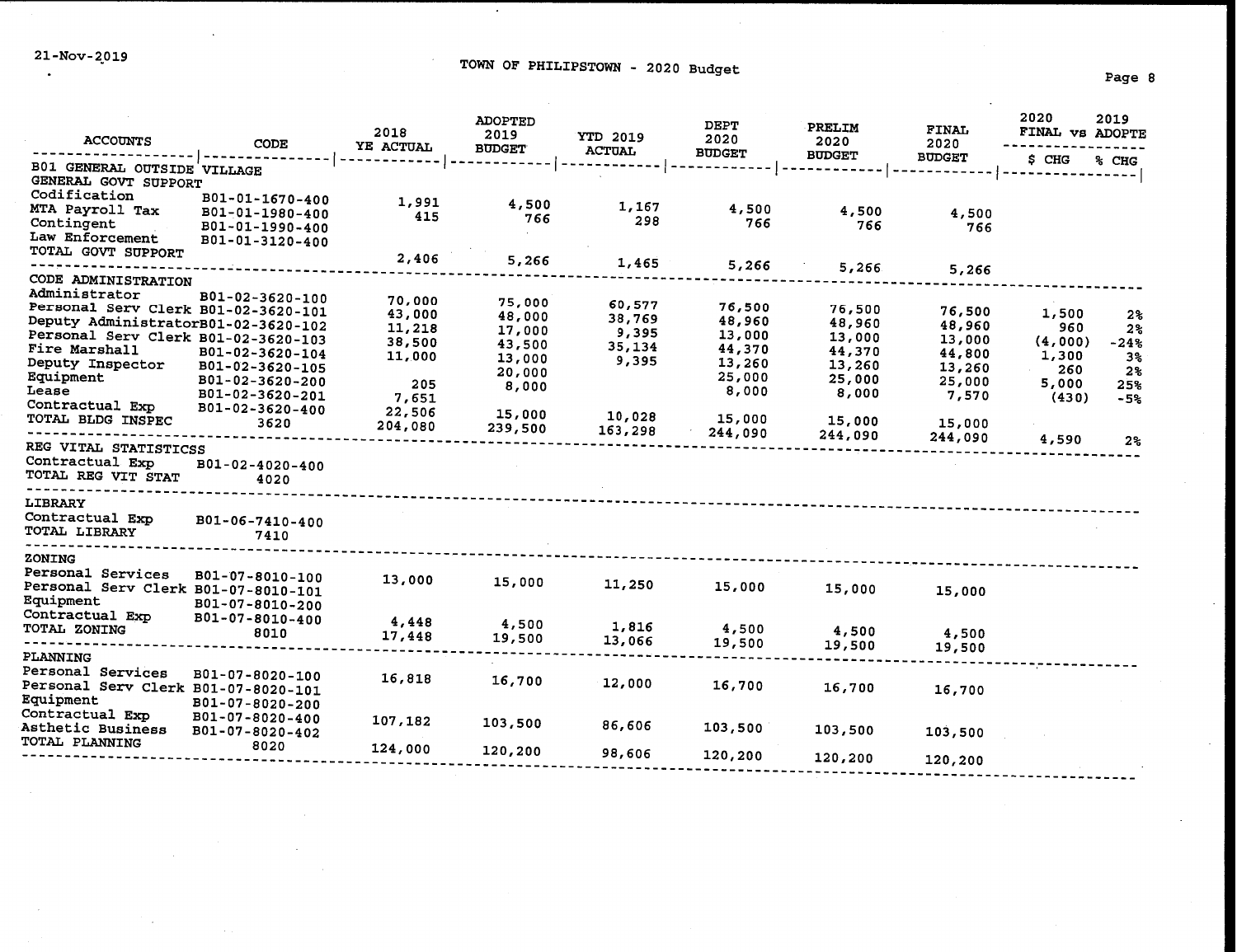21-Nov-2019 2010 1000 1000 2020 2020 Budget Page 9

|                                        |                                    | 2018            | <b>ADOPTED</b><br>2019 | <b>YTD 2019</b> | <b>DEPT</b><br>2020 | PRELIM<br>2020   | <b>FINAL</b><br>2020 | 2020<br>FINAL VS ADOPTE | 2019  |
|----------------------------------------|------------------------------------|-----------------|------------------------|-----------------|---------------------|------------------|----------------------|-------------------------|-------|
| <b>ACCOUNTS</b>                        | CODE                               | YE ACTUAL       | <b>BUDGET</b>          | <b>ACTUAL</b>   | <b>BUDGET</b>       | <b>BUDGET</b>    | <b>BUDGET</b>        | \$ CHG                  | % CHG |
| <b>CONSERVATION BOARD</b>              |                                    |                 |                        |                 |                     |                  |                      |                         |       |
| Wetlands Inspector                     | B01-07-8090-100                    | 31,935          | 25,000                 | 17,055          | 25,000              | 25,000           | 25,000               |                         |       |
| <b>CAC Members</b>                     | B01-07-8090-101                    | 3,781           | 4,000                  | 2,500           | 4,000               | 4,000            | 4,000                |                         |       |
| Clerk                                  | B01-07-8090-102                    |                 |                        |                 |                     |                  |                      |                         |       |
| Equipment                              | B01-07-8090-200                    |                 |                        |                 |                     |                  |                      |                         |       |
| Contractual Exp<br>TOT CONSERV COUNCIL | B01-07-8090-400<br>8090            | 1,620<br>37,336 | 200<br>29,200          | 23<br>19,578    | 200<br>29,200       | 200<br>29,200    | 200<br>29,200        |                         |       |
|                                        |                                    |                 |                        |                 |                     |                  |                      |                         |       |
| <b>EMPLOYEE BENEFITS</b>               |                                    |                 |                        |                 |                     |                  |                      |                         |       |
| <b>State Retirement</b>                | B01-08-9010-800                    | 23,110          | 26,110                 | 26,110          | 26,110              | 26,110           | 26,110               |                         |       |
| Social Security                        | B01-08-9030-800                    | 12,799          | 15,343                 | 11,412          | 15,343              | 15,343           | 15,343               |                         |       |
| Medical Ins                            | B01-08-9060-800                    | 81,181          | 86,201                 | 67,530          | 88,384              | 88,384           | 88,384               | 2,183                   | 3%    |
| Dental Ins<br><b>TOTAL BENEFITS</b>    | B01-08-9050-800<br>9060            | 117,090         | 127,654                | 105,052         | 129,837             | 129,837          | 129,837              | 2,183                   | 2%    |
|                                        |                                    |                 |                        |                 |                     |                  |                      |                         |       |
| <b>DEBT SERVICE</b>                    |                                    |                 |                        |                 |                     |                  |                      |                         |       |
| Principal/Lease                        | B00-09-9730-600                    |                 | 7,651                  |                 | 7,651               | 7,651            | 7,651                |                         |       |
| <b>Interest/Lease</b>                  | B00-09-9730-700                    |                 |                        |                 |                     |                  |                      |                         |       |
| Principal/D.Annex<br>Interest/D.Annex  | B00-09-9730-602<br>B00-09-9730-702 |                 |                        |                 | 47,322              | 47,322           | 47,322               | 47,322                  |       |
| TOTAL DEBT SERVICE                     | 9730                               |                 | 7,651                  |                 | 15,000<br>69,973    | 15,000<br>69,973 | 15,000<br>69,973     | 15,000<br>62,322        | 815%  |
|                                        |                                    |                 |                        |                 |                     |                  |                      |                         |       |
| TOTAL GEN OUT/VILLAGE - B01            |                                    | 502,360         | 548,971                | 401,065         | 618,066             | 618,066          | 618,066              | 69,095                  | 13%   |
| ====================================== |                                    |                 |                        |                 |                     |                  |                      |                         |       |
| <b>B01-GEN OUT-VILLAGE - REV</b>       |                                    |                 |                        |                 |                     |                  |                      |                         |       |
| In Lieu of Taxes                       | B01-1081                           |                 |                        |                 |                     |                  |                      |                         |       |
| Safety Insp Fees                       | B01-1560                           | 359,366         | 300,000                | 235,000         | 300,000             | 300,000          | 300,000              |                         |       |
| Interest & Earnings B01-2401           |                                    | 100             |                        |                 |                     |                  |                      |                         |       |
| Gifts & Donations                      | B01-2705                           |                 |                        |                 |                     |                  |                      |                         |       |
| Maps, Zoning<br>NYS Per Capita         | B01-2770<br>B01-3001               |                 |                        |                 |                     |                  |                      |                         |       |
| <b>Bldg &amp; Fire Code</b>            | B01-3088                           |                 |                        |                 |                     |                  |                      |                         |       |
| Dept Envir Conserv                     | B01-3089                           |                 |                        |                 |                     |                  |                      |                         |       |
| <b>Fed &amp; State Grant</b>           | B01-4989                           |                 |                        |                 |                     |                  |                      |                         |       |
| TOT GEN FD OUT/VIL - B01               |                                    | 359,466         | 300,000                | 235,000         | 300,000             | 300,000          | 300,000              |                         |       |
|                                        |                                    |                 |                        |                 |                     |                  |                      |                         |       |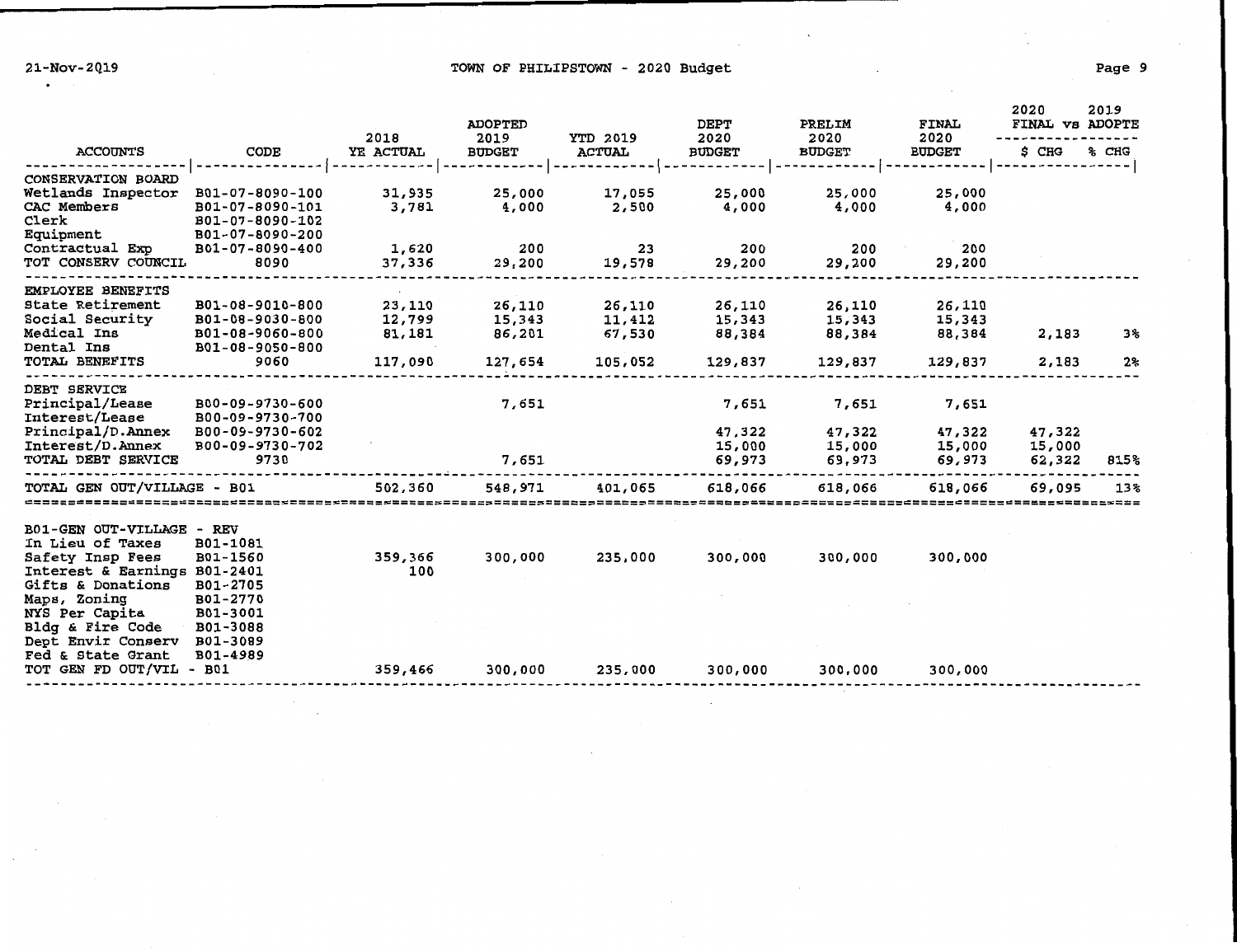| <b>ACCOUNTS</b>                                                    |                                      | 2018      | <b>ADOPTED</b><br>2019<br><b>BUDGET</b> | <b>YTD 2019</b> | <b>DEPT</b><br>2020 | PRELIM<br>2020 | <b>FINAL</b><br>2020 | 2020<br>FINAL VS ADOPTE | 2019   |
|--------------------------------------------------------------------|--------------------------------------|-----------|-----------------------------------------|-----------------|---------------------|----------------|----------------------|-------------------------|--------|
|                                                                    | CODE                                 | YE ACTUAL |                                         | <b>ACTUAL</b>   | <b>BUDGET</b>       | <b>BUDGET</b>  | <b>BUDGET</b>        | \$ CHG                  | % CHG  |
| HIGHWAY OUTSIDE VIL DB02<br>GENERAL REPAIRS                        |                                      |           |                                         |                 |                     |                |                      |                         |        |
| Personal Services                                                  | DB02-04-5110-100                     | 455,244   | 446,600                                 | 431,108         | 555,902             | 555,902        | 555,902              | 109,302                 | 24%    |
| Contractual Exp                                                    | DB02-04-5110-400                     | 168,347   | 185,000                                 | 110,911         | 190,000             | 190,000        | 190,000              | 5,000                   | 3%     |
| Engineering                                                        | DB02-04-5110-401                     | 24,091    | 40,000                                  | 32,231          | 40,000              | 40,000         | 40,000               |                         |        |
| Gas/Diesel                                                         | DB02-04-5110-402                     | 94,549    | 115,000                                 | 69,793          | 115,000             | 115,000        | 115,000              |                         |        |
| TOT GENERAL REPAIRS                                                | 5110                                 | 742,231   | 786,600                                 | 644,043         | 900,902             | 900,902        | 900,902              | 114,302                 | 15%    |
| <b>IMPROVEMENTS</b>                                                |                                      |           |                                         |                 |                     |                |                      |                         |        |
| Personal Services                                                  | DB02-04-5112-100                     | 2,437     | 72,400                                  | 13,105          | 53,000              | 53,000         | 53,000               | (19, 400)               | -27%   |
| Capital Outlay                                                     | DB02-04-5112-200                     | 381,842   | 606,100                                 | 456,305         | 606,100             | 606,100        | 606,100              |                         |        |
| SUB TRANS PROJS<br>SHIPS                                           | DB02-04-5112-400<br>DB02-04-5112-401 |           |                                         |                 |                     |                |                      |                         |        |
| TOTAL IMPROVEMENTS                                                 | 5112                                 | 384,279   | 678,500                                 | 469,410         | 659,100             | 659,100        | 659,100              | (19, 400)               | -3%    |
|                                                                    |                                      |           |                                         |                 |                     |                |                      |                         |        |
| <b>CHIPS</b><br>Contractual Exp                                    | DB02-04-5122-400                     | 220,553   | 195,000                                 | 91,880          | 169,763             | 169,763        | 169,763              | (25, 237)               | -13%   |
| TOTAL CHIPS                                                        | 5122                                 | 220,553   | 195,000                                 | 91,880          | 169,763             | 169,763        | 169,763              | (25, 237)               | -13%   |
|                                                                    |                                      |           |                                         |                 |                     |                |                      |                         |        |
| <b>MACHINERY</b><br>Personal Services                              | DB02-04-5130-100                     | 286,107   | 295,000                                 | 234,384         | 222,000             | 222,000        | 222,000              | (73,000)                | $-25%$ |
| Equipment                                                          | DB02-04-5130-200                     | 56,606    | 48,504                                  | 48,504          | 40,000              | 40,000         | 50,000               | 1,496                   | 3%     |
| Lease                                                              | DB02-04-5130-201                     | 147,985   |                                         |                 |                     |                |                      |                         |        |
| Contractual Exp                                                    | DB02-04-5130-400                     | 178,163   | 175,000                                 | 119,485         | 185,000             | 185,000        | 185,000              | 10,000                  | 6%     |
| Mach Fleet Ins                                                     | DB02-04-5130-401                     | 28,396    | 28,860                                  | 28,860          | 28,860              | 28,860         | 28,860               |                         |        |
| Truck Radios                                                       | DB02-04-5130-402                     | 18,140    | 18,540                                  | 15,540          | 19,020              | 19,020         | 18,540               |                         |        |
| TOTAL MACHINERY                                                    | 5130                                 | 715,397   | 565,904                                 | 446,773         | 494,880             | 494,880        | 504,400              | (61, 504)               | $-11%$ |
| <b>MISCELLANEOUS</b>                                               |                                      |           |                                         |                 |                     |                |                      |                         |        |
| Personal Services                                                  | DB02-04-5140-100                     | 103,489   | 89,500                                  | 24,599          | 90,000              | 90,000         | 90,000               | 500                     | $1\%$  |
| Contractual Exp                                                    | DB02-04-5140-400                     | 55,029    | 50,000                                  | 29,853          | 55,000              | 55,000         | 50,000               |                         |        |
| Multiperil Ins                                                     | DB02-04-5140-401                     | 35,932    | 36,932                                  | 38,095          | 36,932              | 36,932         | 36,932               |                         |        |
| Safety                                                             | DB02-04-5140-402                     | 16,096    | 8,000                                   | 3,059           | 10,000              | 10,000         | 8,000                |                         |        |
| Office                                                             | DB02-04-5140-403                     | 14,500    | 25,000                                  | 5,940           | 25,000              | 25,000         | 25,000               |                         |        |
| <b>TREE REMOVAL</b>                                                | DB02-04-5140-404                     | 28,470    | 35,000                                  | 31,980          | 35,000              | 35,000         | 35,000               |                         |        |
| TOT MISCELLANEOUS                                                  | 5140                                 | 253,516   | 244,432                                 | 133,526         | 251,932             | 251,932        | 244,932              | 500                     | 0%     |
| SNOW REMOVAL                                                       |                                      |           |                                         |                 |                     |                |                      |                         |        |
| Personal Services                                                  | DB02-04-5142-100                     | 141,491   | 135,000                                 | 106,665         | 138,000             | 138,000        | 138,000              | 3,000                   | 2%     |
| Contractual Exp                                                    | DB02-04-5142-400                     | 210,887   | 230,000                                 | 185,583         | 230,000             | 230,000        | 230,000              |                         |        |
| TOT SNOW REMOVAL                                                   | 5142                                 | 352,378   | 365,000                                 | 292,248         | 368,000             | 368,000        | 368,000              | 3,000                   | 1%     |
| <b>EMERGENCY DISASTER</b><br>Contractual Exp<br>TOT EMERG DISASTER | DB02-04-8760-400<br>8760             |           |                                         |                 |                     |                |                      |                         |        |
|                                                                    |                                      |           |                                         |                 |                     |                |                      |                         |        |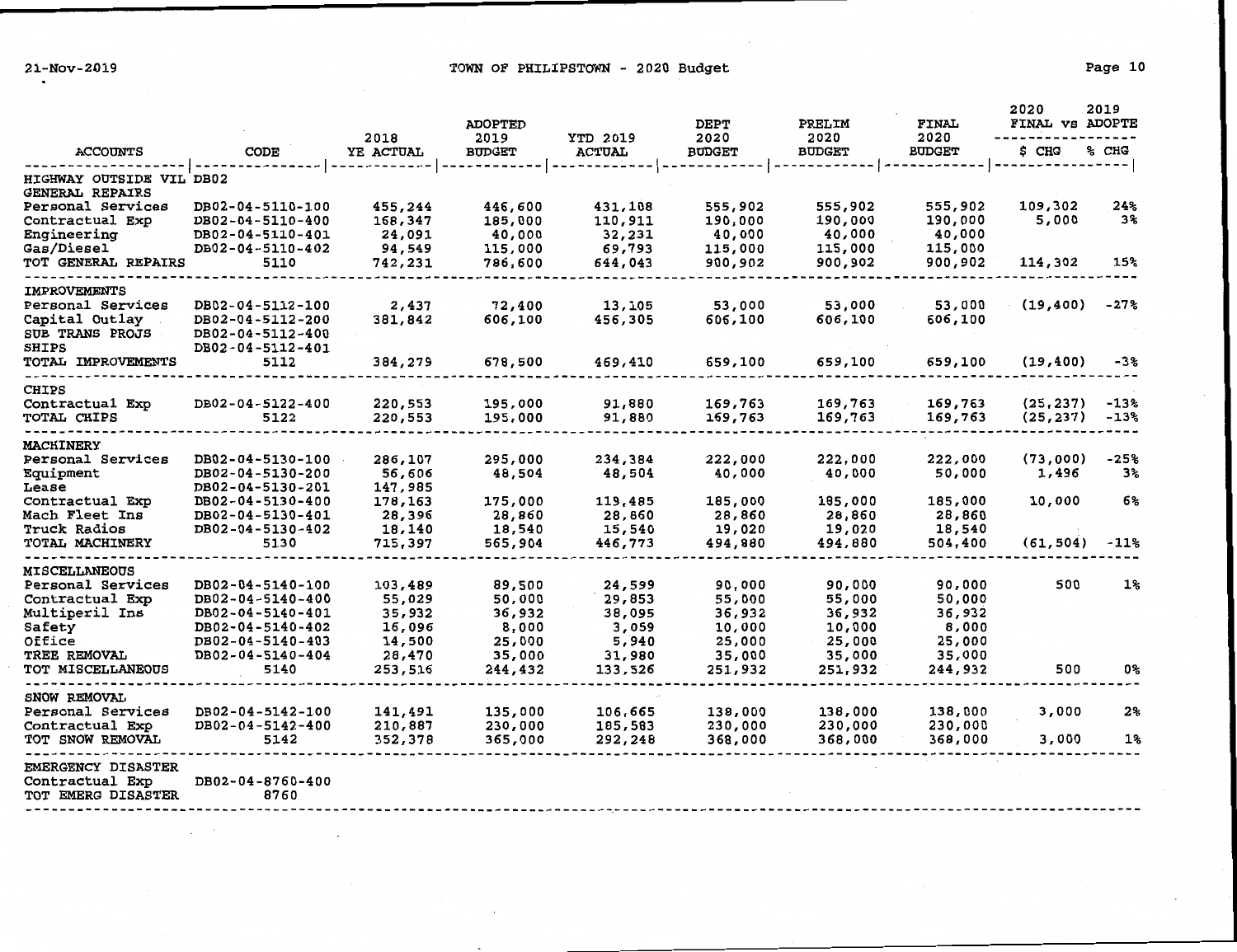$\sim$ 

 $\mathcal{A}$ 

 $\sim$ 

## 21-Nov-2019 Page 11 COWN OF PHILIPSTOWN - 2020 Budget

|                               |                  |           | <b>ADOPTED</b> |                 | DEPT          | PRELIM        | FINAL         | 2020<br>FINAL VS ADOPTE | 2019           |
|-------------------------------|------------------|-----------|----------------|-----------------|---------------|---------------|---------------|-------------------------|----------------|
|                               |                  | 2018      | 2019           | <b>YTD 2019</b> | 2020          | 2020          | 2020          |                         |                |
| <b>ACCOUNTS</b>               | CODE             | YE ACTUAL | <b>BUDGET</b>  | <b>ACTUAL</b>   | <b>BUDGET</b> | <b>BUDGET</b> | <b>BUDGET</b> | \$ CHG                  | % CHG          |
| EMPLOYEE BENEFITS             |                  |           |                |                 |               |               |               |                         |                |
| State Retirement              | DB02-08-9010-800 | 122,439   | 131,973        | 122,623         | 131,973       | 131,973       | 131,973       |                         |                |
| Social Security               | DB02-08-9030-800 | 75,641    | 80,445         | 61,954          | 80,445        | 80,445        | 80,445        |                         |                |
| Workmens Comp                 | DB02-08-9040-800 | 116,053   | 116,053        | 116,053         | 116,053       | 116,053       | 116,053       |                         |                |
| Unemployment Ins              | DB02-08-9050-800 |           | 500            |                 | 500           | 500           | 500           |                         |                |
| Disability Ins                | DB02-08-9055-800 | 907       | 1,000          |                 | 1,000         | 1,000         | 1,000         |                         |                |
| Medical Ins                   | DB02-08-9060-800 | 404,826   | 412,000        | 342,356         | 436,062       | 436,062       | 436,062       | 24,062                  | 6%             |
| Dental Ins                    | DB02-08-9060-801 | 14,988    | 16,588         | 11,428          | 16,588        | 16,588        | 17,428        | 840                     | 5 <sup>°</sup> |
| MTA Payroll Tax               | DB00-01-1980-400 | 2,416     | 3,283          | 1,877           | 3,283         | 3,283         | 3,283         |                         |                |
| TOTAL BENEFITS                | 9000             | 737,270   | 761,842        | 656,291         | 785,904       | 785,904       | 786,744       | 24,902                  | 3%             |
| DEBT SERVICE                  |                  |           |                |                 |               |               |               |                         |                |
| Serial Bonds Prin             | DB02-09-9710-600 |           |                |                 |               |               |               |                         |                |
| Serial Bonds Int              | DB02-09-9710-700 |           |                |                 |               |               |               |                         |                |
| Principal/Lease               | DB02-09-9750-600 |           | 139,954        | 139,954         | 140,049       | 140,049       | 140,049       |                         |                |
| Interest/Lease                | DB02-09-9750-700 |           | 10,151         | 10,151          | 10,151        | 10,151        | 10,151        |                         |                |
| TOTAL DEBT SERVICE            |                  |           | 150,105        | 150,105         | 150,200       | 150,200       | 150,200       | 95                      | 0%             |
| TOT HWY OUTSIDE VIL - DB02    |                  | 3,405,624 | 3,747,383      | 2,884,276       | 3,780,681     | 3,780,681     | 3,784,041     | 36,658                  | 1%             |
|                               |                  |           |                |                 |               |               |               |                         |                |
| HIGHWAY OUTSIDE VIL - DB02    |                  |           |                |                 |               |               |               |                         |                |
| Services for Gov'ts DB02-2300 |                  | 38,275    | 33,000         | 31,606          | 33,000        | 33,000        | 33,000        |                         |                |
| Interest & Earnings DB02-2401 |                  | 15,625    | 4,000          | 24,558          | 15,000        | 15,000        | 15,000        | 11,000                  | 275%           |
| Sale of Scrap                 | DB02-2650        |           |                |                 |               |               |               |                         |                |
| Ins Recoveries                | DB02-2680        |           |                |                 |               |               |               |                         |                |
| Ref PrYr NYS Storm            | DB02-2701        |           |                |                 |               |               |               |                         |                |
| Unclass Revenue               | DB02-2770        |           |                |                 |               |               |               |                         |                |
| Consolidated Hwy              | DB02-3501        | 220,553   | 195,000        | 376             | 169,763       | 169,763       | 169,763       | (25, 237)               | $-13%$         |
| <b>SHIPS</b>                  | DB02-3502        |           |                |                 |               |               |               |                         |                |
| NYS Sub Trans Fs              | DB02-3589        |           |                |                 |               |               |               |                         |                |
| Multi Modal                   | DB02-0000        |           |                |                 |               |               |               |                         |                |
| NYS FEMA                      | DB02-3960        |           |                |                 |               |               |               |                         |                |
| TOT HIGHWAY OUTSIDE VIL-DB02  |                  | 274,453   | 232,000        | 56,540          | 217,763       | 217,763       | 217,763       | (14, 237)               | -6%            |
|                               |                  |           |                |                 |               |               |               |                         |                |

 $\sim$ 

 $\cdot$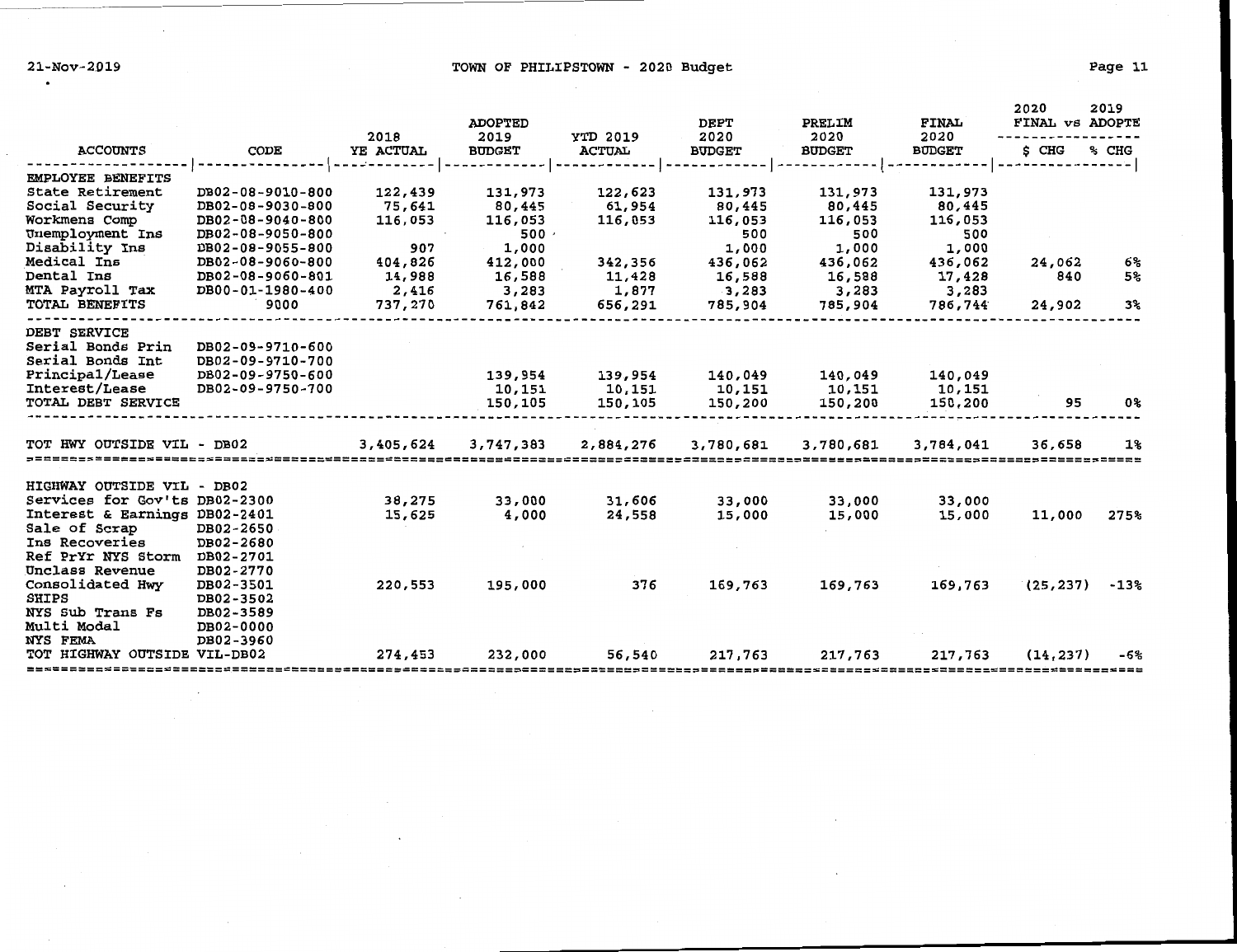21-Nov-2019 **Example 2018** TOWN OF PHILIPSTOWN - 2020 Budget

 $\ddot{\phantom{1}}$ 

|                        |                  |                   | <b>ADOPTED</b>        |                                  | <b>DEPT</b>           | PRELIM                | FINAL                 | 2020<br>FINAL VS ADOPTE | 2019  |
|------------------------|------------------|-------------------|-----------------------|----------------------------------|-----------------------|-----------------------|-----------------------|-------------------------|-------|
| <b>ACCOUNTS</b>        | CODE             | 2018<br>YE ACTUAL | 2019<br><b>BUDGET</b> | <b>YTD 2019</b><br><b>ACTUAL</b> | 2020<br><b>BUDGET</b> | 2020<br><b>BUDGET</b> | 2020<br><b>BUDGET</b> | \$ CHG                  | % CHG |
| CONTINENTAL VILLAGE    | #1&2- SF11       |                   |                       |                                  |                       |                       |                       |                         |       |
| Paid on Fire Cont      | SF11-02-3410-400 | 191,150           | 196,350               | 196,350                          | 201,600               | 201,600               | 201,600               | 5,250                   | 3%    |
| Workers Comp           | SF11-02-3410-401 | 18,000            | 17,000                | 17,000                           | 17,000                | 17,000                | 17,000                |                         |       |
| Service Award          | SF11-02-3410-402 | 61,000            | 61,000                | 61,000                           | 61,000                | 61,000                | 61,000                |                         |       |
| Debt Ser/Prin          | SF00-09-9730-600 |                   |                       |                                  |                       |                       |                       |                         |       |
| Debt Ser/Int           | SF00-09-9730-700 |                   |                       |                                  |                       |                       |                       |                         |       |
| TOT CONT VIL - SF11    | 3410             | 270,150           | 274,350               | 274,350                          | 279,600               | 279,600               | 279,600               | 5,250                   | 2%    |
|                        |                  |                   |                       |                                  |                       |                       |                       |                         |       |
| PHILIPSTOWN #1 - SF13  |                  |                   |                       |                                  |                       |                       |                       |                         |       |
| Paid on Fire Cont      | SF13-02-3412-400 | 69,643            | 65,146                | 65,146                           | 65,146                | 62,970                | 62,970                | (2, 176)                | -3%   |
| Workers Comp           | SF13-02-3412-401 |                   |                       |                                  |                       |                       |                       |                         |       |
| Service Award          | SF13-02-3412-402 |                   |                       |                                  |                       |                       |                       |                         |       |
| TOTAL PHSTN #1 - SF1   | 3412             | 69,643            | 65,146                | 65,146                           | 65,146                | 62,970                | 62,970                | (2, 176)                | $-3%$ |
|                        |                  |                   |                       |                                  |                       |                       |                       |                         |       |
| GARRISON #5 - SF14     |                  |                   |                       |                                  |                       |                       |                       |                         |       |
| Paid on Fire Cont      | SF14-02-3413-400 | 771,302           | 787,170               | 787,170                          | 796,882               | 796,882               | 796,882               | 9,712                   | $1\%$ |
| Workers Comp           | SF14-02-3413-401 |                   |                       |                                  |                       |                       |                       |                         |       |
| Service Award          | SF14-02-3413-402 |                   |                       |                                  |                       |                       |                       |                         |       |
| TOT GARR $#5$ - SF14   | 3413             | 771,302           | 787,170               | 787,170                          | 796,882               | 796,882               | 796,882               | 9,712                   | $1\%$ |
|                        |                  |                   |                       |                                  |                       |                       |                       |                         |       |
|                        |                  |                   |                       |                                  |                       |                       |                       |                         |       |
| NORTH HIGHLANDS - SF15 |                  |                   |                       |                                  |                       |                       |                       |                         |       |
| Per their budget       | SF15-02-3414-400 | 764,984           | 780,028               | 780,028                          | 789,823               | 789,823               | 789,823               | 9,795                   | ึ 1%  |
| TOT N HIGHLANDS - SF   | 3414             | 764,984           | 780,028               | 780,028                          | 789,823               | 789,823               | 789,823               | 9,795                   | 1%    |
|                        |                  |                   |                       |                                  |                       |                       |                       |                         |       |

 $\mathcal{L}_{\mathcal{A}}$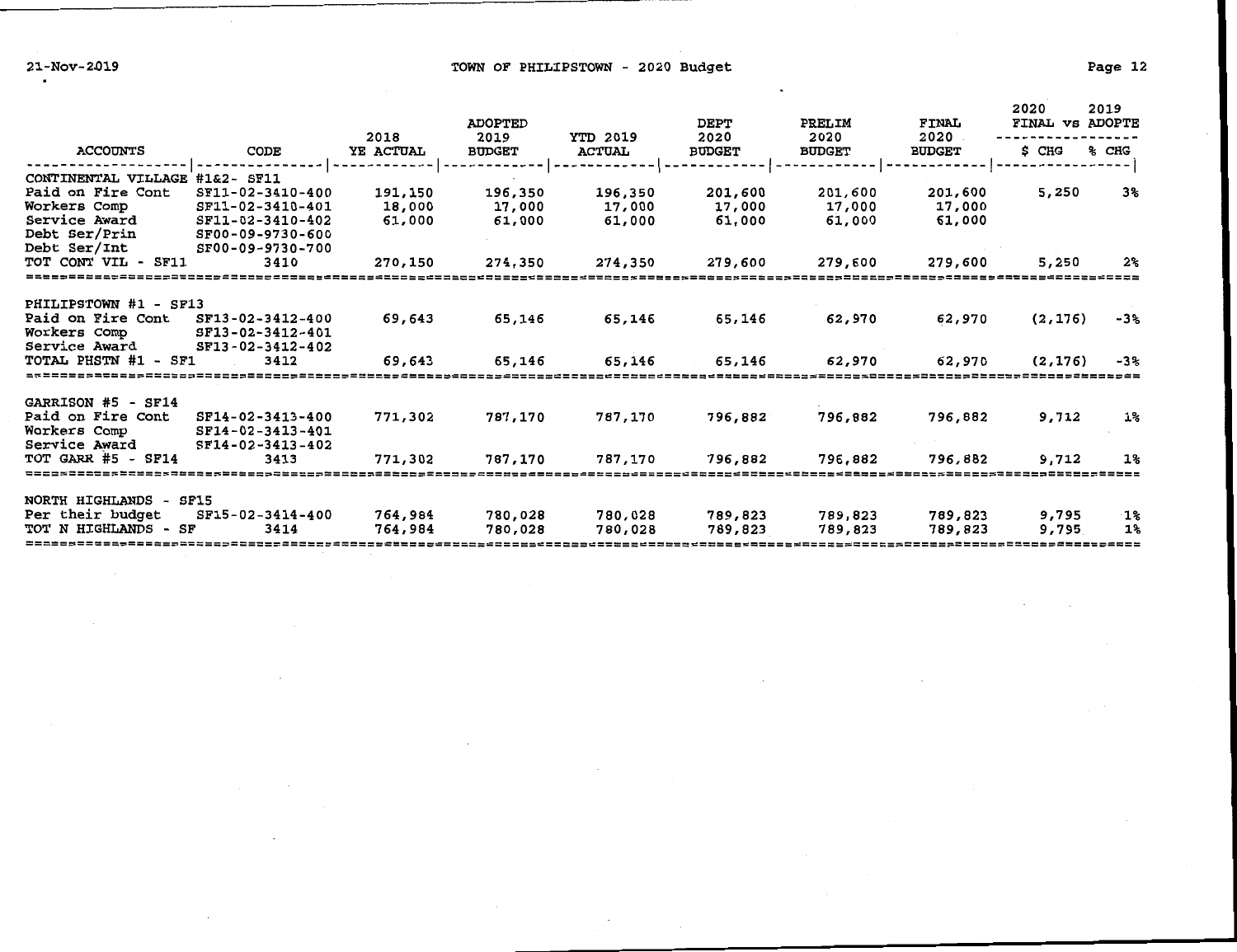21-Nov-2019 **TOWN OF PHILIPSTOWN** - 2020 Budget

| Pace |  |
|------|--|
|------|--|

|                                                        |                  |                   | <b>ADOPTED</b>        |                                  | DEPT                  | PRELIM                | <b>FINAL</b>          | 2020<br>FINAL VS ADOPTE | 2019  |
|--------------------------------------------------------|------------------|-------------------|-----------------------|----------------------------------|-----------------------|-----------------------|-----------------------|-------------------------|-------|
| <b>ACCOUNTS</b>                                        | CODE             | 2018<br>YE ACTUAL | 2019<br><b>BUDGET</b> | <b>YTD 2019</b><br><b>ACTUAL</b> | 2020<br><b>BUDGET</b> | 2020<br><b>BUDGET</b> | 2020<br><b>BUDGET</b> | \$CHG                   | % CHG |
|                                                        | . <b>.</b>       |                   |                       |                                  |                       | -------               |                       |                         |       |
| <b>GARRISON LANDING WATER DISTRICT - SW10</b>          |                  |                   |                       |                                  |                       |                       |                       |                         |       |
| Contractual                                            | SW10-07-8310-400 |                   | 2,815                 |                                  |                       |                       |                       | $(2,815) - 100%$        |       |
| Debt Service Princ SW10-07-9730-600                    |                  | 11,289            | 11,200                | 12,042                           | 13,657                | 13,657                | 13,657                | 2,457<br>358            | 22%   |
| Debt Service Int                                       | SW10-07-9730-700 | 6,711             | 5,985                 | 7,957                            | 6,343<br>20,000       | 6,343<br>20,000       | 6,343<br>20,000       |                         | 6%    |
| <b>TOTAL</b>                                           |                  | 18,000            | 20,000                | 19,999                           |                       |                       |                       |                         |       |
| GARRISON LANDING WATER DISTRICT - SW10                 |                  |                   |                       |                                  |                       |                       |                       |                         |       |
| Metered Sales                                          | SW10-2140        | 18,000            | 20,000                | 9,583                            | 20,000                | 20,000                | 20,000                |                         |       |
| <b>TOTAL</b>                                           |                  | 18,000            | 20,000                | 9,583                            | 20,000                | 20,000                | 20,000                |                         |       |
|                                                        |                  |                   |                       |                                  |                       |                       |                       |                         |       |
| CONTINENTAL WATER DISTRICT - SW20<br>PERSONAL SERVICES |                  |                   |                       |                                  |                       |                       |                       |                         |       |
| Salaries                                               | SW20-07-8310-100 | 71,395            | 72,875                | 65,420                           | 74,750                | 74,750                | 74,750                | 1,875                   | 3%    |
| <b>NYS Retirement</b>                                  | SW20-08-9010-800 | 900               | 900                   | 900                              | 900                   | 900                   | 900                   |                         |       |
| Social Security                                        | SW20-08-9030-800 | 5,462             | 6,000                 | 5,004                            | 6,000                 | 6,000                 | 6,000                 |                         |       |
| Worker Comp                                            | SW20-08-9040-800 | 5,000             | 7,000                 | 3,000                            | 6,000                 | 6,000                 | 6,000                 | (1,000)                 | -14%  |
| TOT PERSONAL SERVICE                                   |                  | 82,757            | 86,775                | 74,324                           | 87,650                | 87,650                | 87,650                | 875                     | 1%    |
|                                                        |                  |                   |                       |                                  |                       |                       |                       |                         |       |
| <b>EOUIPMENT</b><br>Repairs                            | SW20-07-8320-200 | 51,500            | 50,000                | 63,608                           | 53,500                | 53,500                | 53,500                | 3,500                   | 7%    |
| Power                                                  | SW20-07-8320-201 | 6,748             | 7,500                 | 4,515                            | 7,000                 | 7,000                 | 7,000                 | (500)                   | -7%   |
| Water Purif                                            | SW20-07-8330-400 | 87,034            | 73,000                | 47,751                           | 75,000                | 75,000                | 75,000                | 2,000                   | 3%    |
| Purch Water                                            | SW20-07-8340-400 |                   | 25,000                |                                  | 25,000                | 25,000                | 25,000                |                         |       |
| TOTAL EQUIPMENT                                        |                  | 145,282           | 155,500               | 115,874                          | 160,500               | 160,500               | 160,500               | 5,000                   | 3%    |
|                                                        |                  |                   |                       |                                  |                       |                       |                       |                         |       |
| <b>CONTRACTUAL</b>                                     |                  |                   |                       |                                  |                       |                       |                       |                         |       |
| Admin Exp                                              | SW20-07-8310-400 | 12,869            | 15,000                | 4,979                            | 15,000                | 15,000                | 15,000                |                         |       |
| Cmnt lining Bond PrnSW20-09-9750-600                   |                  |                   |                       |                                  |                       |                       |                       |                         |       |
| Cmnt lining Bond IntSW20-09-9750-700                   |                  |                   |                       |                                  |                       |                       |                       |                         |       |
| Multiperil Ins                                         | SW20-01-1910-400 | 3,500             | 4,500                 | 4,500                            | 4,500                 | 4,500                 | 4,500                 |                         |       |
| MTA Payroll Tax                                        | SW00-01-1980-400 | 171               | 265                   | 133                              | 265                   | 265                   | 265                   |                         |       |
| Trans to Cap Fund                                      | SW00-01-9950-000 |                   |                       |                                  |                       |                       |                       |                         |       |
| TOTAL CONTRACTUAL                                      |                  | 16,540            | 19,765                | 9,612                            | 19,765                | 19,765                | 19,765                |                         |       |
| TOTAL CONTINENTAL WATER-SW20                           |                  | 244,579           | 262,040               | 199,810                          | 267,915               | 267,915               | 267,915               | 5,875                   | 2%    |
|                                                        |                  |                   |                       |                                  |                       |                       |                       |                         |       |
| CONTINENTAL WATER DIST - SW20                          |                  |                   |                       |                                  |                       |                       |                       |                         |       |
| Metered Sales                                          | SW20-2140        | 142,095           | 148,515               | 110,000                          | 152,820               | 152,820               | 152,820               | 4,305                   | 3%    |
| Unpaid Metered SalesSW20-2141                          |                  | 17,000            |                       |                                  |                       |                       |                       |                         |       |
| Meter & Tap Charges SW20-2145                          |                  |                   |                       |                                  |                       |                       |                       |                         |       |
| Interest & Earnings SW20-2401                          |                  | 50                | 50                    | 644                              | 50                    | 50                    | 50                    |                         |       |
| Unclassified Rev                                       | SW20-2690        |                   |                       |                                  |                       |                       |                       |                         |       |
| TOTAL CONT WATER DIST - SW20                           |                  | 159,145           | 148,565               | 110,644                          | 152,870               | 152,870               | 152,870               | 4,305                   | 3%    |
|                                                        |                  |                   |                       |                                  |                       |                       |                       |                         |       |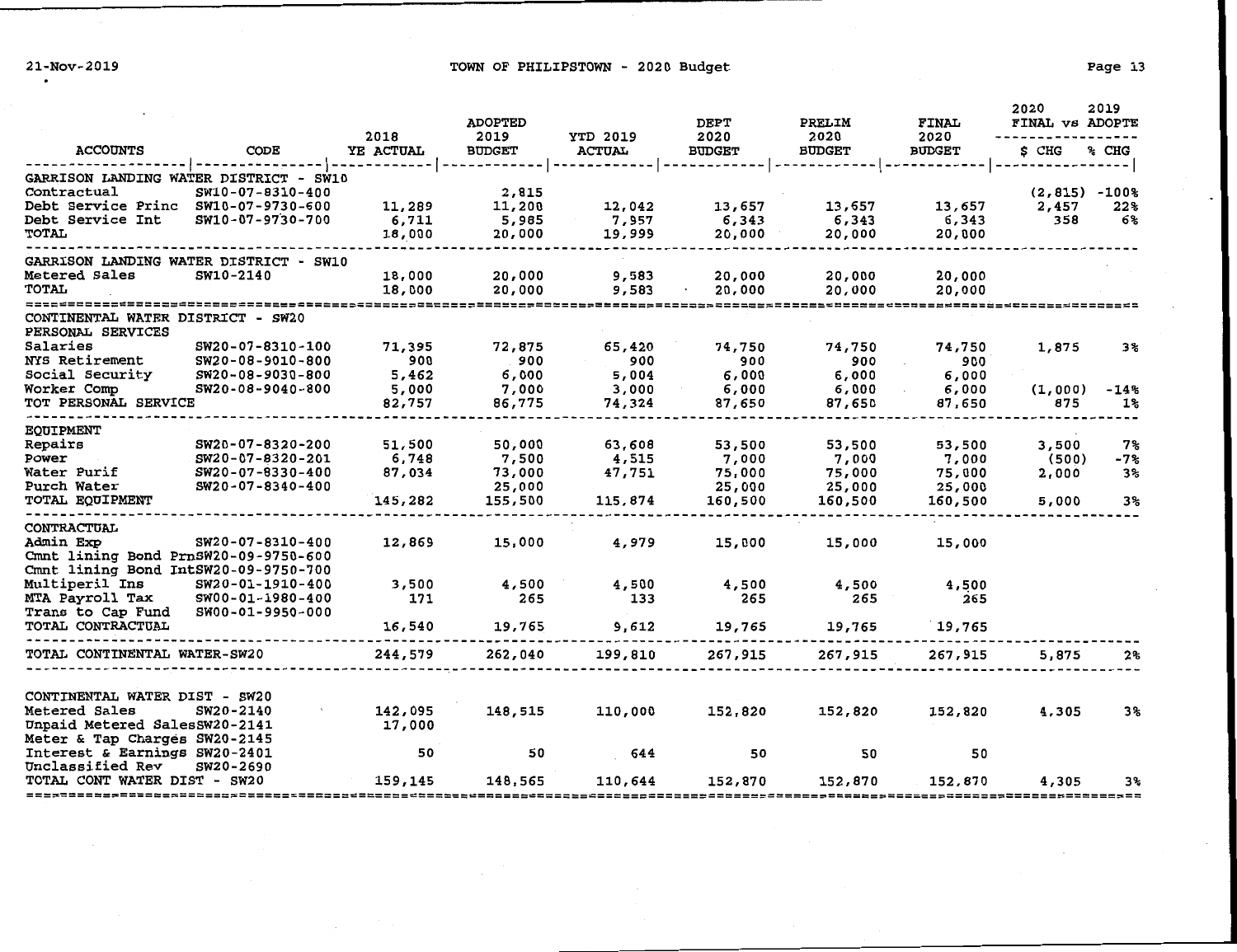$\sim$ 

21-Nov-2019 **Example 2018** TOWN OF PHILIPSTOWN - 2020 Budget

|                                                   |                          | 2018      | <b>ADOPTED</b><br>2019<br><b>BUDGET</b> | <b>YTD 2019</b><br><b>ACTUAL</b> | <b>DEPT</b><br>2020 | PRELIM<br>2020 | <b>FINAL</b><br>2020 | 2020<br>FINAL VS ADOPTE | 2019     |
|---------------------------------------------------|--------------------------|-----------|-----------------------------------------|----------------------------------|---------------------|----------------|----------------------|-------------------------|----------|
| <b>ACCOUNTS</b>                                   | CODE                     | YE ACTUAL |                                         |                                  | <b>BUDGET</b>       | <b>BUDGET</b>  | <b>BUDGET</b>        | S CHG                   | $\$$ CHG |
| CONTINENTAL PARK DIST - SP21<br>PERSONAL SERVICES |                          |           |                                         |                                  |                     |                |                      |                         |          |
| Salaries                                          | SP21-06-7110-100         | 62,995    | 66,900                                  | 54,911                           | 70,000              | 70,000         | 70,000               | 3,100                   | 5%       |
| NYS Retirement                                    | SP21-08-9010-800         | 1,000     | 500                                     | 500                              | 500                 | 500            | 500                  |                         |          |
| Social Security                                   | SP21-08-9030-800         | 4,819     | 5,200                                   | 4,200                            | 5,400               | 5,400          | 5,400                | 200                     | 4%       |
| Workers Comp                                      | SP21-08-9040-800         | 3,200     | 5,300                                   | 3,300                            | 5,500               | 5,500          | 5,500                | 200                     | 4%       |
| Medical Ins                                       | SP21-08-9060-800         | 11,602    | 12,000                                  | 8,871                            | 13,000              | 13,000         | 13,000               | 1,000                   | 8%       |
| Dental                                            | SP21-08-9060-801         |           |                                         |                                  |                     |                |                      |                         |          |
| TOT PERSONAL SERVICE                              |                          | 83,616    | 89,900                                  | 71,782                           | .94,400             | 94,400         | 94,400               | 4,500                   | 5%       |
| <b>EOUIPMENT</b>                                  |                          |           |                                         |                                  |                     |                |                      |                         |          |
| Misc. Equipment<br>TOTAL EOUIPMENT                | SP21-06-7110-200<br>7110 |           |                                         |                                  |                     |                |                      |                         |          |
| CONTRACTUAL EXPENSES                              |                          |           |                                         |                                  |                     |                |                      |                         |          |
| Liab Ins                                          | SP21-01-1910-400         | 6,000     | 6,000                                   | 6,000                            | 6,000               | 6,000          | 6,000                |                         |          |
| MTA Payroll Tax                                   | SP21-01-1980-400         | 170       | 255                                     | 84                               | 255                 | 255            | 255                  |                         |          |
| All Other                                         | SP21-06-7110-400         | 33,391    | 71,850                                  | 41,568                           | 70,000              | 70,000         | 70,000               | (1, 850)                | $-3%$    |
| Dam                                               | SP21-06-7110-401         |           |                                         |                                  |                     |                |                      |                         |          |
| Principal/Dam Rehab SP21-09-9730-600              |                          | 23,750    | 23,750                                  | 23,750                           | 23,750              | 23,750         | .23,750              |                         |          |
| Interest                                          | SP21-09-9730-700         | 6,366     | 6,650                                   | 6,679                            | 5,630               | 5,630          | 5,630                | (1,020)                 | $-15%$   |
| TOT CONTRACTUAL EXP                               | 7110                     | 69,677    | 108,505                                 | 78,081                           | 105,635             | 105,635        | 105,635              | (2, 870)                | -3%      |
| TOT CONTINENTAL PARK DIST - SP21                  |                          | 153,293   | 198,405                                 | 149,863                          | 200,035             | 200,035        | 200,035              | 1,630                   | $1\%$    |
| CONTINTENTAL PARK DIST - SP21                     |                          |           |                                         |                                  |                     |                |                      |                         |          |
| Park & Rec Charges                                | SP21-2001                |           |                                         |                                  |                     |                |                      |                         |          |
| Taxes Putnam Valley SP21-2110                     |                          | 11,245    | 14,257                                  | 12,264                           | 14,140              | 14,140         | 14,140               | (117)                   | $-1%$    |
| Taxes Cortlandt                                   | SP21-2210                | 38,557    | 47,556                                  | 41,834                           | 50,000              | 50,000         | 50,000               | 2,444                   | 5%       |
| Interest & Earnings SP21-2401                     |                          | 100       | 100                                     | 1,267                            | 100                 | 100            | 100                  |                         |          |
| Gifts & Donations                                 | SP21-2705                | 2,000     | 3,000                                   | 1,400                            | 3,000               | 3,000          | 3,000                |                         |          |
| Unclass Revenue                                   | SP21-2770                |           |                                         |                                  |                     |                |                      |                         |          |
| TOTAL CONTINTENTAL PARK DIST - SP21               |                          | 51,902    | 64,913                                  | 56,765                           | 67,240              | 67,240         | 67,240               | 2,327                   | 4%       |
|                                                   |                          |           |                                         |                                  |                     |                |                      |                         |          |

 $\sim$ 

 $\sim$ 

 $\cdot$